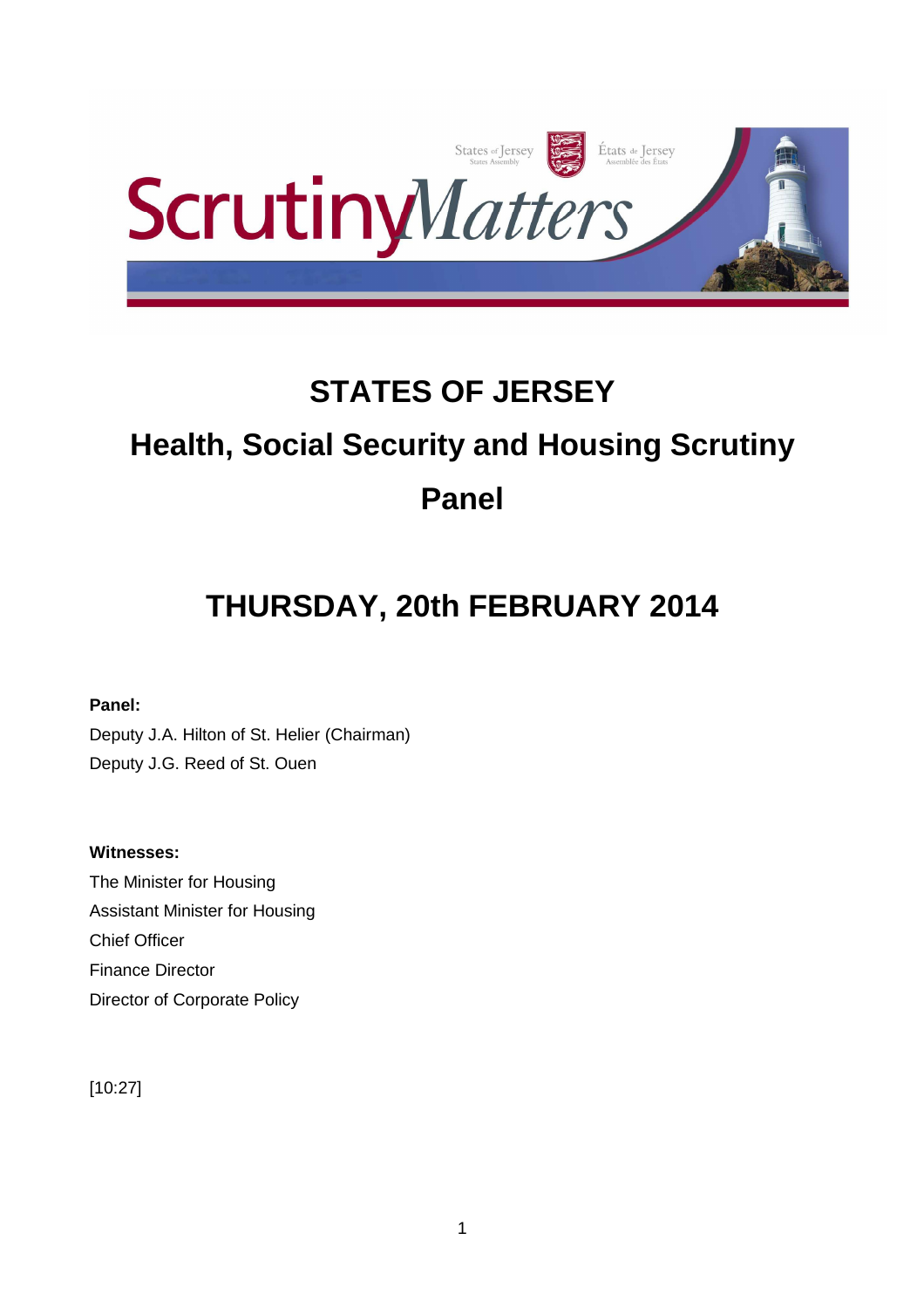# **Deputy J.A. Hilton of St. Helier (Chairman):**

Welcome to the Health, Social Security and Housing Scrutiny Panel, the public hearing with the Minister for Housing. We will introduce ourselves for the benefit of the tape. I am Deputy Jackie Hilton.

# **Deputy J.G. Reed of St. Ouen:**

Deputy James Reed, panel member.

**Scrutiny Officer:**  Kellie Boydens, Scrutiny Officer.

**Scrutiny Officer:**  Janice Hales, Scrutiny Officer.

# **Assistant Minister for Housing:**

Constable of St. Peter, John Refault, Assistant Minister for Housing.

**The Minister for Housing:** Deputy Andrew Green, Minister for Housing.

# **Director of Corporate Policy:**

Paul Bradbury, Director of Corporate Policy.

**Finance Director:**

John Hamon, Finance Director.

**Chief Officer:** Ian Gallichan, Chief Officer.

# **Deputy J.A. Hilton:**

Thank you. If I could draw everyone's attention to the code of behaviour for members of the public that is displayed on the wall just behind you, thank you. Also, I would like to offer the apologies for the Deputy of St. Peter, who is currently unwell. I would like to start by asking you a question about the waiting list. Following the move of the housing affordable gateway to the Strategic Housing Unit in the Chief Minister's Department, the publication of the gateway statistics are no longer available on gov.je. It is reported that the new form for reporting will commence in the new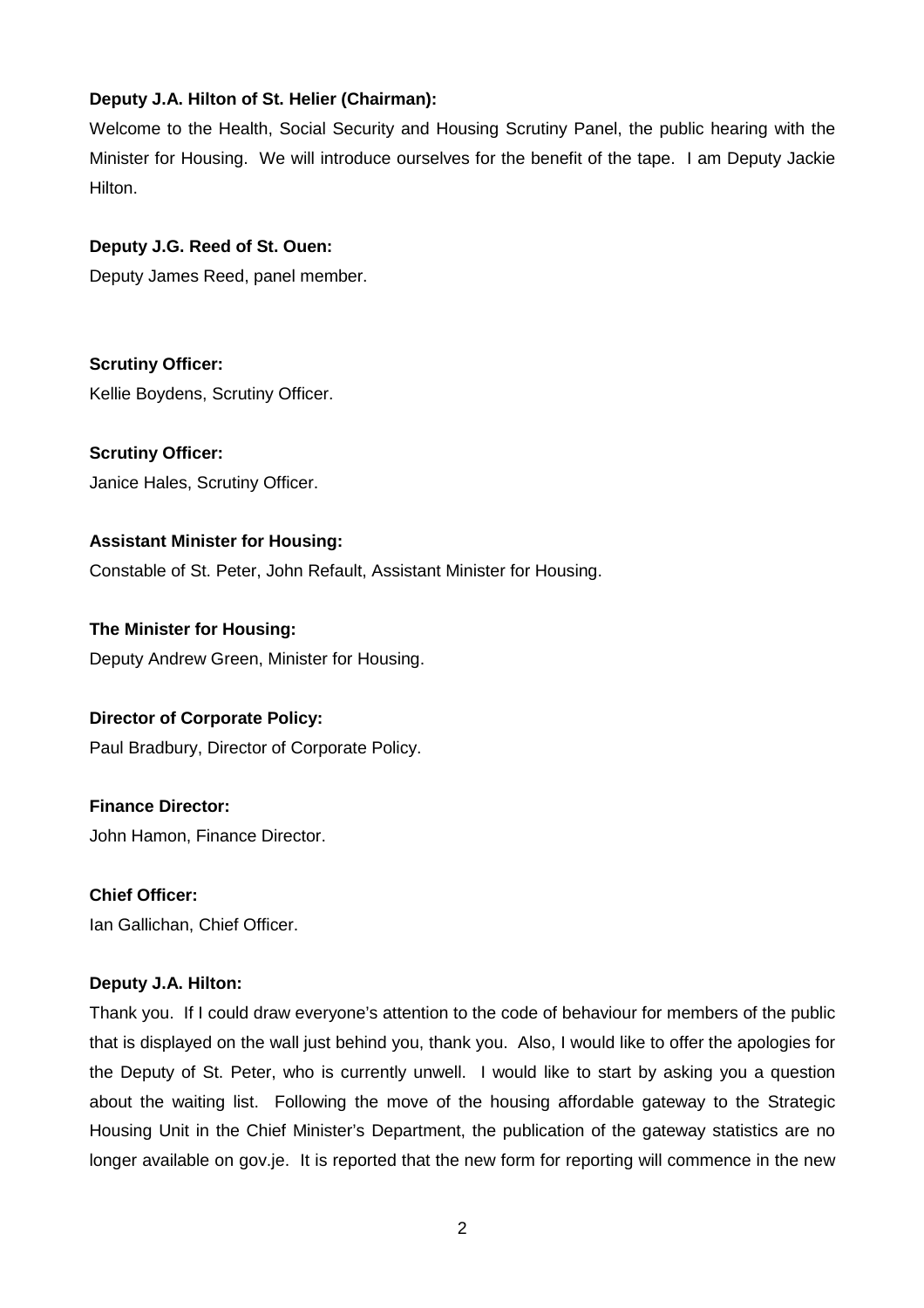year. Could you advise when these statistics will be available as the most recent ones available are October 2013?

# **The Minister for Housing:**

Yes, they will be available shortly. As you say, we have put in a new software package. Part of that was to enable, as per our promise, the housing trust to have direct access to the waiting list so that they could allocate without coming through a third party, i.e. the Strategic Housing Unit or, in the past, the Housing Department. That is now up and running. We have taken a draft report, if you want, off recently. We are just validating that and if we are happy that it works then we will start to publish. Indications are that the waiting lists are very similar to last time that we published: over 700 people in priority need; 700 families actually. Some are individuals, obviously, but some are families.

# **The Deputy of St. Ouen:**

When did you last publish?

# **The Minister for Housing:**

I think Deputy Hilton told us when we last published. We have been changing our system.

# **The Deputy of St. Ouen:**

So we are talking over a 3-month period, 4-month period?

[10:30]

# **The Minister for Housing:**

I am not sure.

# **Director of Corporate Policy:**

October were the last statistics. They were being published mid to late November. We will be publishing January statistics and I am hopeful we will get some out next week. I have the draft stats so we will get them out next week. But as I say, because we have developed a new system we think it is great that the trust can have access to it directly. The reporting module sits on top of that system and that is what is now being finished off.

# **Deputy J.A. Hilton:**

So are the waiting list figures going to be published like they were on the internet anyway?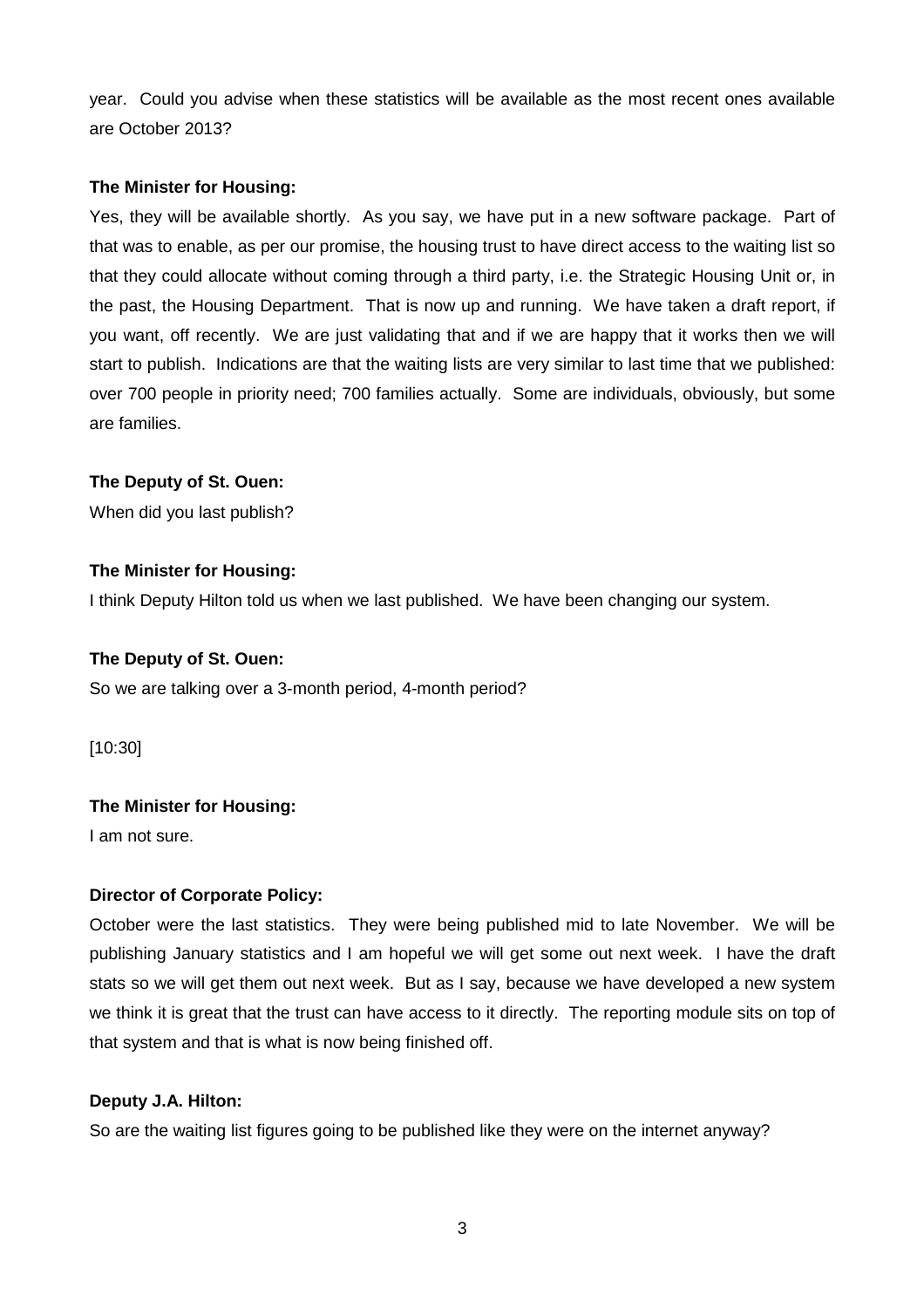Yes.

# **Director of Corporate Policy:**

We will recommence that publication.

# **Deputy J.A. Hilton:**

That is going to happen ...?

# **Director of Corporate Policy:**

I have draft stats. We will have the final ones next week, then they will be uploaded.

# **Deputy J.A. Hilton:**

Okay. So currently you mentioned about 700 still as priority need?

# **The Minister for Housing:**

I think when we looked at October it was something like 760 and I do not ... that might have changed a little bit but there has not been a significant change, I do not expect.

# **Deputy J.A. Hilton:**

Okay, so currently around 760 in priority need. Is that priority band 1?

# **The Minister for Housing:**

No, not all in band 1.

# **Deputy J.A. Hilton:** Band 1 and 2?

# **The Minister for Housing:**

One, 2, yes.

# **Director of Corporate Policy:**

Just to be clear, 3 and 6 as well.

# **The Deputy of St. Ouen:**

Since October, have any additional housing units become available?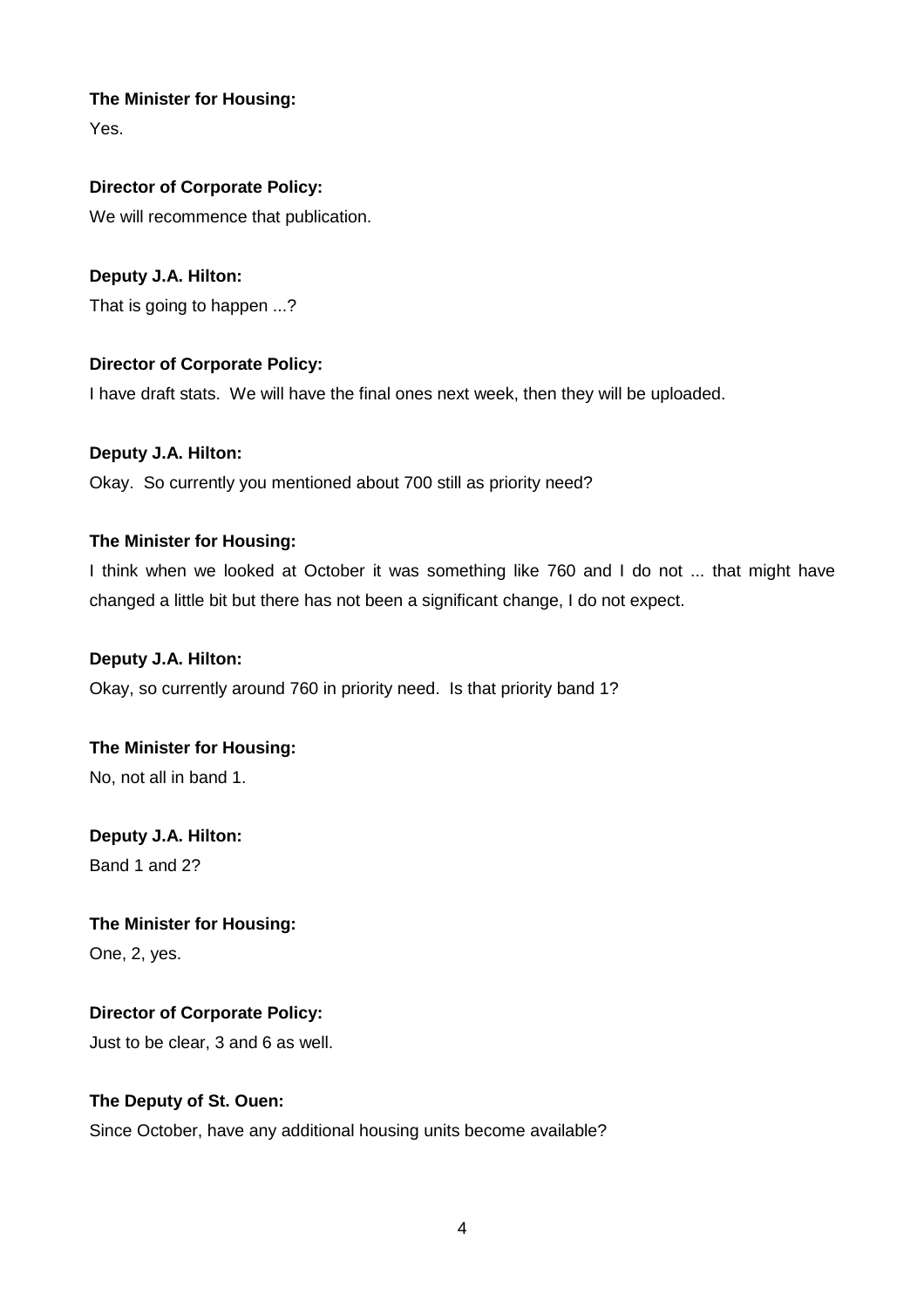Yes. Again, I will go to officers in a minute in case I miss any, but Journeaux Street is one that was 8 or 9 units, so that has come online. I cannot remember where else have come on line.

#### **Finance Director:**

We have also finished off the refurbishment at La Collette so the tenants have moved back in. Those units were empty, so from memory since October I think there was another 15 units that were not available that are now available and tenants have moved into those.

#### **The Deputy of St. Ouen:**

That could explain why perhaps you say the waiting list has remained similar?

#### **The Minister for Housing:**

Because we have a lot going on but they are not ready yet. For example, you would have heard and known about anyway the Lesquende site. We are going to take possession of Langtry Gardens much earlier so together with the Parish of St. Saviour that is 80 homes. The Lesquende site is something like 40 in the first phase and similar in the second phase. The figures might go up or down a little bit there, but it is around 80 as a whole.

# **Deputy J.A. Hilton:**

With regard to the 80 homes at Langtry Gardens, which I think are going to be available around January 2015, does that include the 30 homes at the parish?

# **The Minister for Housing:**

Yes.

# **Deputy J.A. Hilton:**

That includes those, but the parish will be allocating through the gateway?

#### **The Minister for Housing:**

The parish not only will be but have already, I believe, allocated through the gateway.

#### **Deputy J.A. Hilton:**

Right, okay. Thank you.

# **The Minister for Housing:**

Some of that will help us insomuch as we have people that I know that the parish have allocated to and we will similarly allocate to similar people that are living in accommodation that is bigger than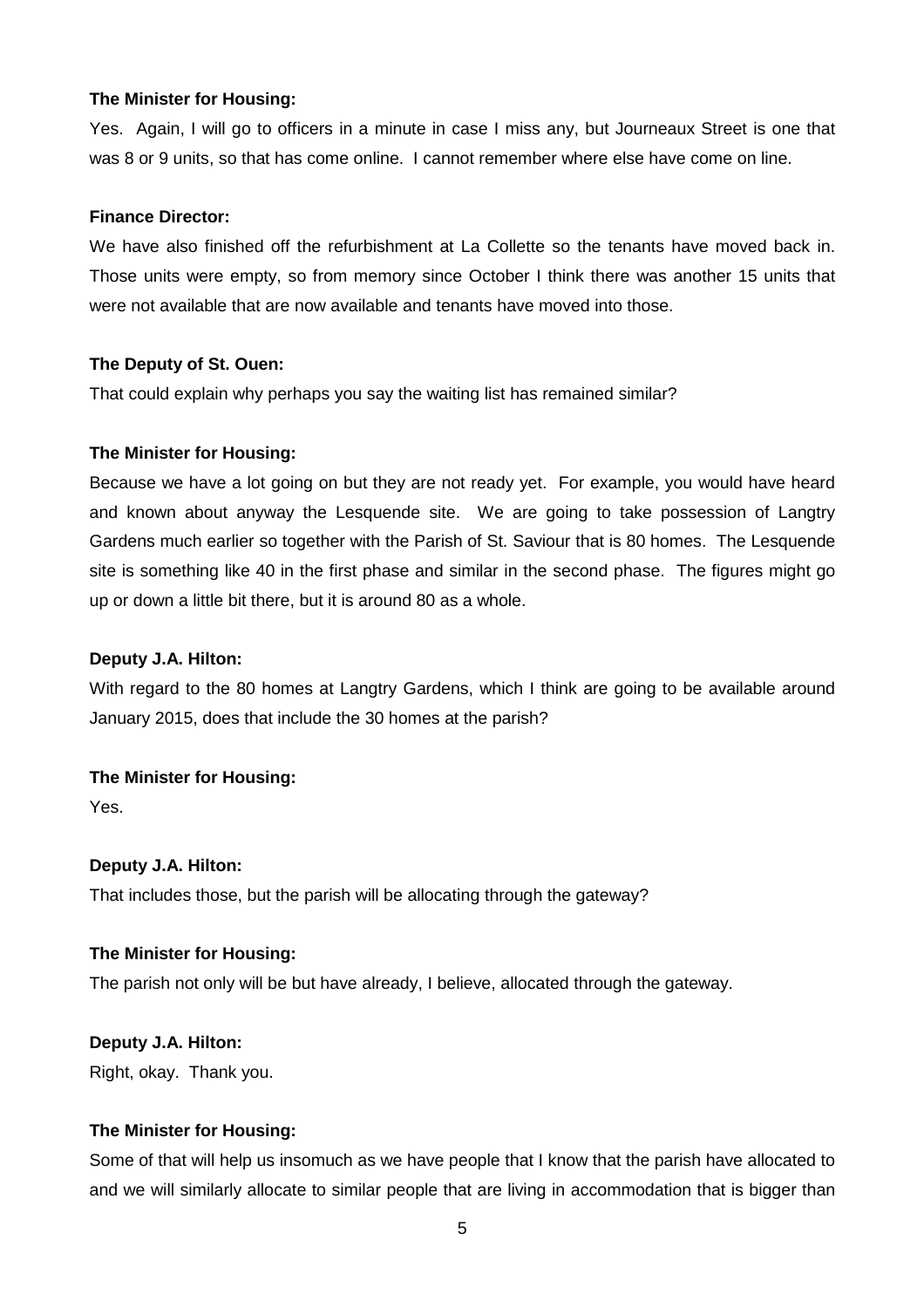they need, over-accommodated. They move into accommodation that is more appropriate and that is going to help with movement on the waiting lists, getting families into more appropriate homes.

#### **Deputy J.A. Hilton:**

When do you see a time that those 760 families who are waiting to be housed will actually be housed? How long do you think that is going to take based on the current development plans that are in process and the ones that you know about that may take place within the next 3 years?

#### **The Minister for Housing:**

The short-term fix to help with a lot of that rests on the revision of the Island Plan because with the best will in the world it is all very well to say we can develop 150 units at Rouge Bouillon. The police station is not built yet. I know they are going to start in the summer. They have their planning permission, plans are well advanced, but until the police station is built we cannot get on to the Summerland site. So that is a medium-term answer, probably 2 and a half to 3 years away. When you look at the other sites that are available - for example, Ann Court - they are still finishing the sharp end. You do have to work with colleagues to solve other problems. That shaft will solve the flooding of the north of town. Once that is developed, T.T.S. (Transport and Technical Services) will take over the site and develop a 200-space car park for shoppers short term, plus a car park for residents, and then the residents units, about 200, will be built on top. So that is some time off. That is a huge engineering project.

# **Deputy J.A. Hilton:**

Can I just stop you there? On the Ann Court site, when would you expect those units to be delivered? What is the timescale that T.T.S. have given you?

#### **The Minister for Housing:**

I am not too aware of that. I do not know if officers are at the moment. What I do know is that there is a lot of underground engineering to get this big car park underneath, and that does not come quickly. The quickest way to get on site and get building is rezoning of the land as per the Island Plan and I am hoping that the inspector who held the inquiry in public will come forward with the sites that we have asked for. I am hoping that we will see that report ... I am advised we will see that report either at the end of this week, probably more likely middle of next week. Of course, that is assuming that the inspector says the things we want him to say.

#### **Deputy J.A. Hilton:**

So if the inspector does say the things that you want him to say can you remind us of those?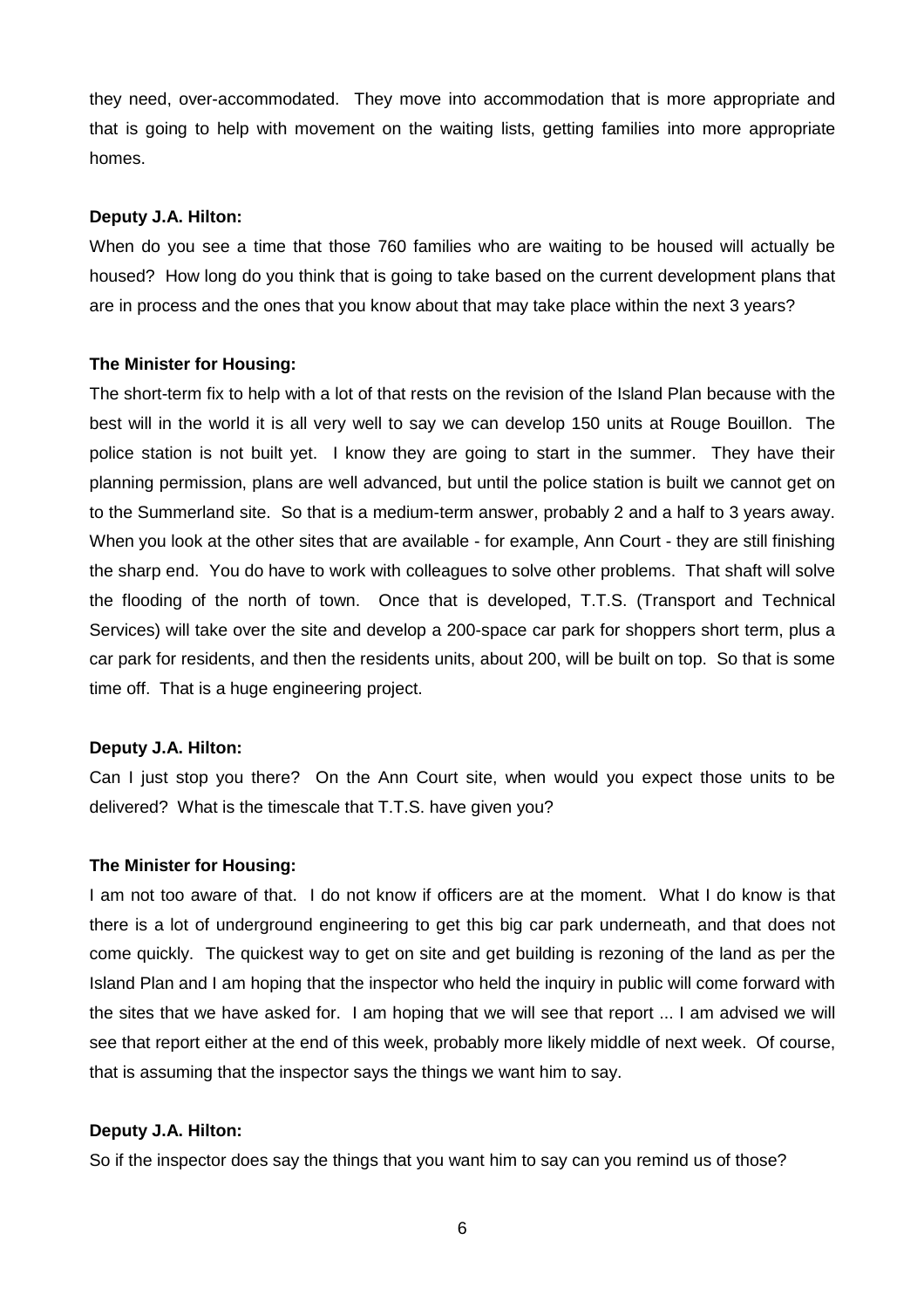Yes, the sites we have asked for, Samares, Le Quesne and Longueville, were the sites that we specifically championed, if you like.

### **Deputy J.A. Hilton:**

Am I correct in saying that those 3 sites the inspector had said at the previous Island Plan review were suitable for housing?

#### **The Minister for Housing:**

The inspector was stronger than that. The inspector said that these were the best sites for housing development in Jersey. So I am hoping, because it is the same inspector and it is not that long ago, he is going to come out and say the same.

#### **Deputy J.A. Hilton:**

Have you got willing sellers on all those 3 sites?

#### **The Minister for Housing:**

They are all willing sellers. Whether they are willing sellers to us remains to be seen, but the rezoning will be based on, if they are rezoned, 80 per cent social housing and 20 per cent affordable. So there is a very limited market.

#### **The Deputy of St. Ouen:**

You mentioned just now that you championed 3 sites, which you have just named. As the Minister in charge of the Strategic Housing Unit, what other involvement have you had apart from just promoting the needs of the Housing Department or the new association?

#### **The Minister for Housing:**

In what context?

# **The Deputy of St. Ouen:**

Well, in the provision of housing, which is obviously the main aim and responsibility of the Strategic Housing Unit.

# **The Minister for Housing:**

The Strategic Housing Unit will be responsible for developing a strategy across all tenures, but we are still fairly new. I have been working most of the time on social housing provision with the need to increase supply there, and also working on regulation for the social housing but also looking at regulation possibly for the private housing and unqualified sector as well.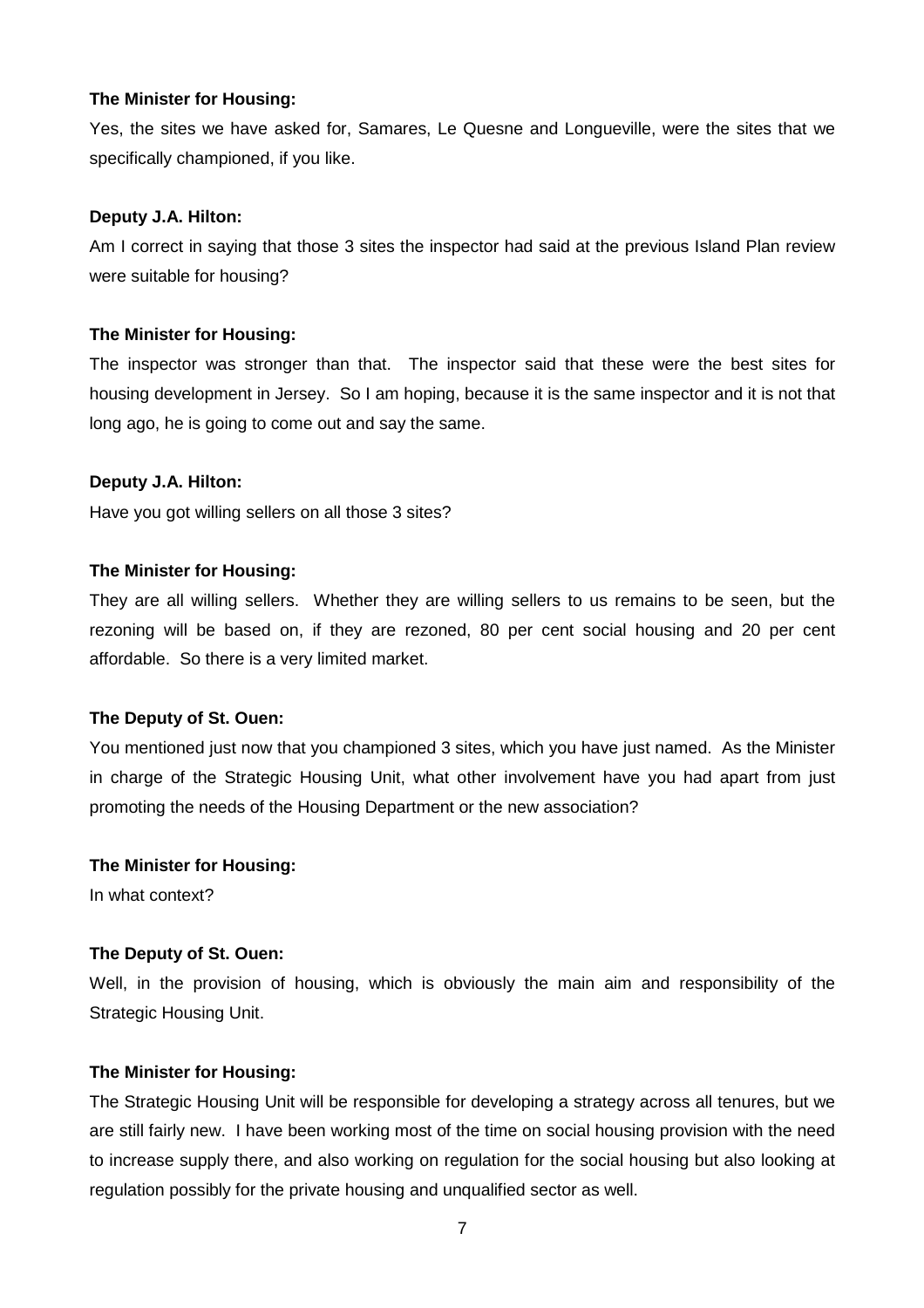So the Strategic Housing Unit has not had any direct involvement or made any major contribution to the Island Plan review?

#### **The Minister for Housing:**

No, that is totally unfair. Not only have we made a direct contribution to it but I have had an officer working with me who I have shared with Planning, working with me all the way through. So that is totally unfair to say that.

#### **The Deputy of St. Ouen:**

Right, so just elaborate on exactly what the Strategic Housing Unit has done so far with regard to the Island Plan review?

# **Director of Corporate Policy:**

The focus obviously in terms of supply has been on the Island Plan review. The same person who is supporting the Minister for Planning and Environment on the development of the Island Plan review is also supporting us on the Strategic Housing Unit. So our view is if the officer is at P. and E. (Planning and Environment), supporting the Minister for Planning and Environment, and he is here supporting the Minister for Housing, that achieves our aims. The Island Plan review is not being developed just at South Hill by the Minister for Planning and Environment, though. It has been to council on a number of occasions. It has been discussed at the strategic housing advisory group that we set up in December. So we have had a range of meetings where we have input. The Minister for Housing was also at the examination in public, the first day and for other parts of it, and inputting into that process as well.

# **The Deputy of St. Ouen:**

Has the Strategic Housing Unit made written representations?

# **The Minister for Housing:**

Oh, absolutely.

# **Director of Corporate Policy:**

Sorry, just to take that further, yes, we have made written representations into the process. A lot of the statistics that supported the Island Plan process were provided by the Strategic Housing Unit working with the Statistics Unit. So, for example, the split of tenures between the 400 and the 100 was supported by us and the definitions around who could buy the homes on the Island Plan review sites was supported by us.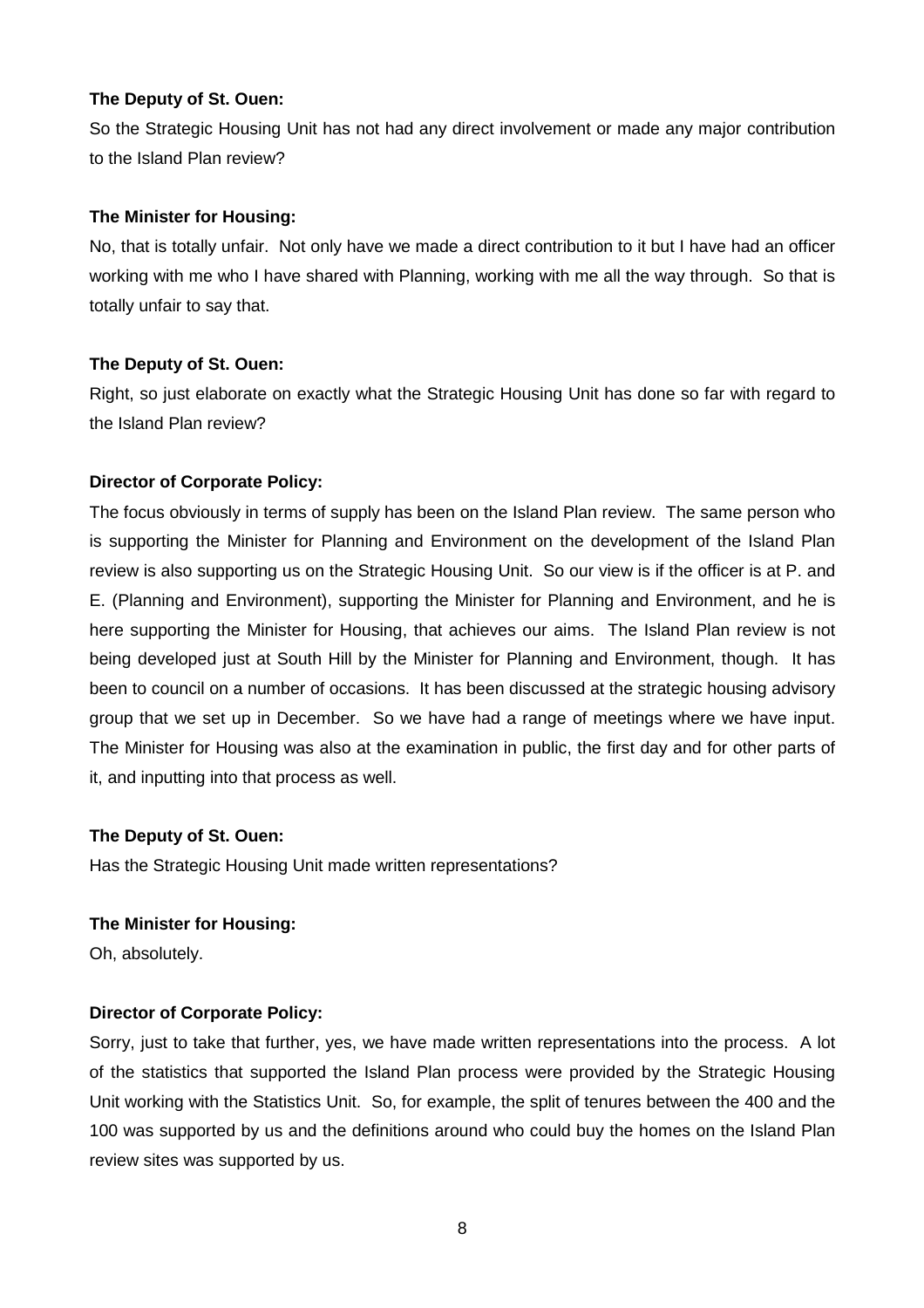Thank you.

# **The Minister for Housing:**

I think it is worth also adding that from the Housing section we have an exclusivity - and I will not name it - agreement with a potential big site in town. In other words, if we can make the site work - I think it is up until September - it can only be sold to us, so we are working on that at the present time. You may have seen recently that a new company in shadow form has advertised to see if we can find more sites in town, so we are not sitting down doing nothing.

# **The Deputy of St. Ouen:**

Good.

# **Deputy J.A. Hilton:**

I will come back to that in a moment. With regard to the 3 glasshouse sites that have been looked at by the planning inspector, have you got any indication of how many units you could deliver on those sites if you are successful in having them rezoned?

# **The Minister for Housing:**

We have but I cannot remember that.

# **Director of Corporate Policy:**

The total supply from the Island Plan is 500 extra homes of which 400 will be social housing.

# **Deputy J.A. Hilton:**

So 400 social housing and, what, 100 affordable housing, so 500 units?

# **Director of Corporate Policy:**

Yes, so 20/80 per cent.

# **The Minister for Housing:**

Yes, and that is the short term, plus what we have coming on at Langtry Gardens, plus what we have coming on at Lesquende, plus we need to get on then and develop the available state-owned sites such as Rouge Bouillon, and 70 now coming on at Jersey College for Girls as well.

# **Deputy J.A. Hilton:**

There is absolutely no doubt in my mind that if those 3 sites are rezoned those sites, the ones that are coming on, will address the housing difficulty we have at the moment, but unfortunately that is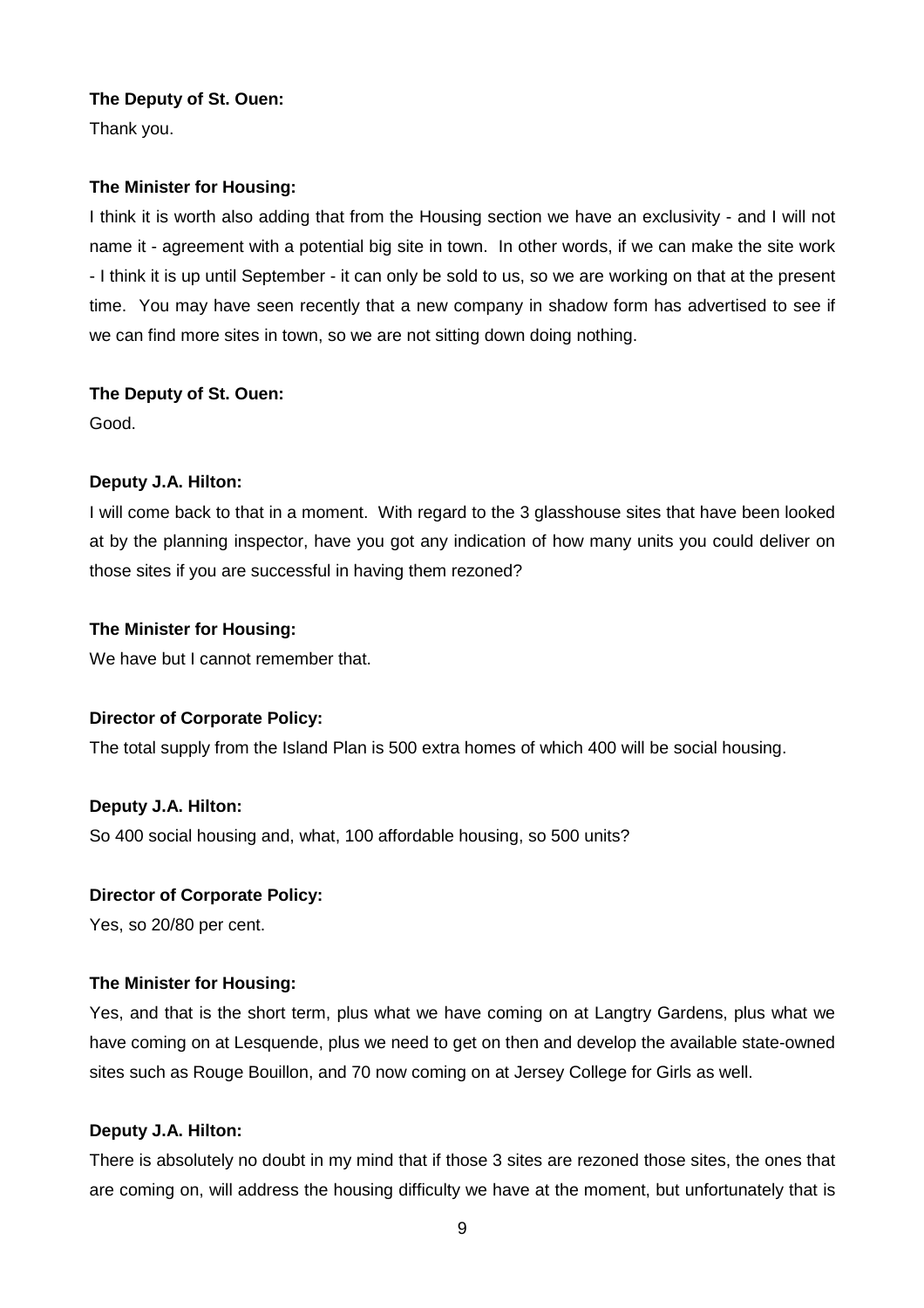going to take 3 to 5 years on those current figures. We always seem to have this thing of stop/start right the way ... 2002 we had a lot of the H2 sites came on board, a lot of social housing provided. Certainly, mid-2000s I think the housing waiting list went right down but, sadly, it has gone back up. There is a direct correlation with the fact that there has been no rezonings. How do we stop this from happening?

# **The Minister for Housing:**

By constantly reviewing, not building and saying we have solved the problem and doing nothing for 10 or 15 years, which the States has been very good at. We have to resource the company which we are doing with the £207 million - with money and with sites and we have to encourage other people to develop appropriate sites. I see appropriate sites becoming available in St. Helier and I believe that people will live in St. Helier if we provide the ... this is not just social housing, but provide good quality homes. But we need a regeneration plan for St. Helier. I have not had an answer yet, but I have requested whether I can join the St. Helier regeneration group.

# **The Deputy of St. Ouen:**

So at the moment the Strategic Housing Unit are not represented on the regeneration subgroup?

# **Director of Corporate Policy:**

The discussion is taking place with the Chief Minister, who has indicated an invite will be forthcoming.

**The Deputy of St. Ouen:** Sorry?

# **The Minister for Housing:**

An invite is coming.

# **Director of Corporate Policy:**

An invite will be forthcoming.

# **The Deputy of St. Ouen:**

Just picking up on the provision of ...

# **The Minister for Housing:**

Because that is where most of the sites are going to be in the future, unless we are going to go into green fields.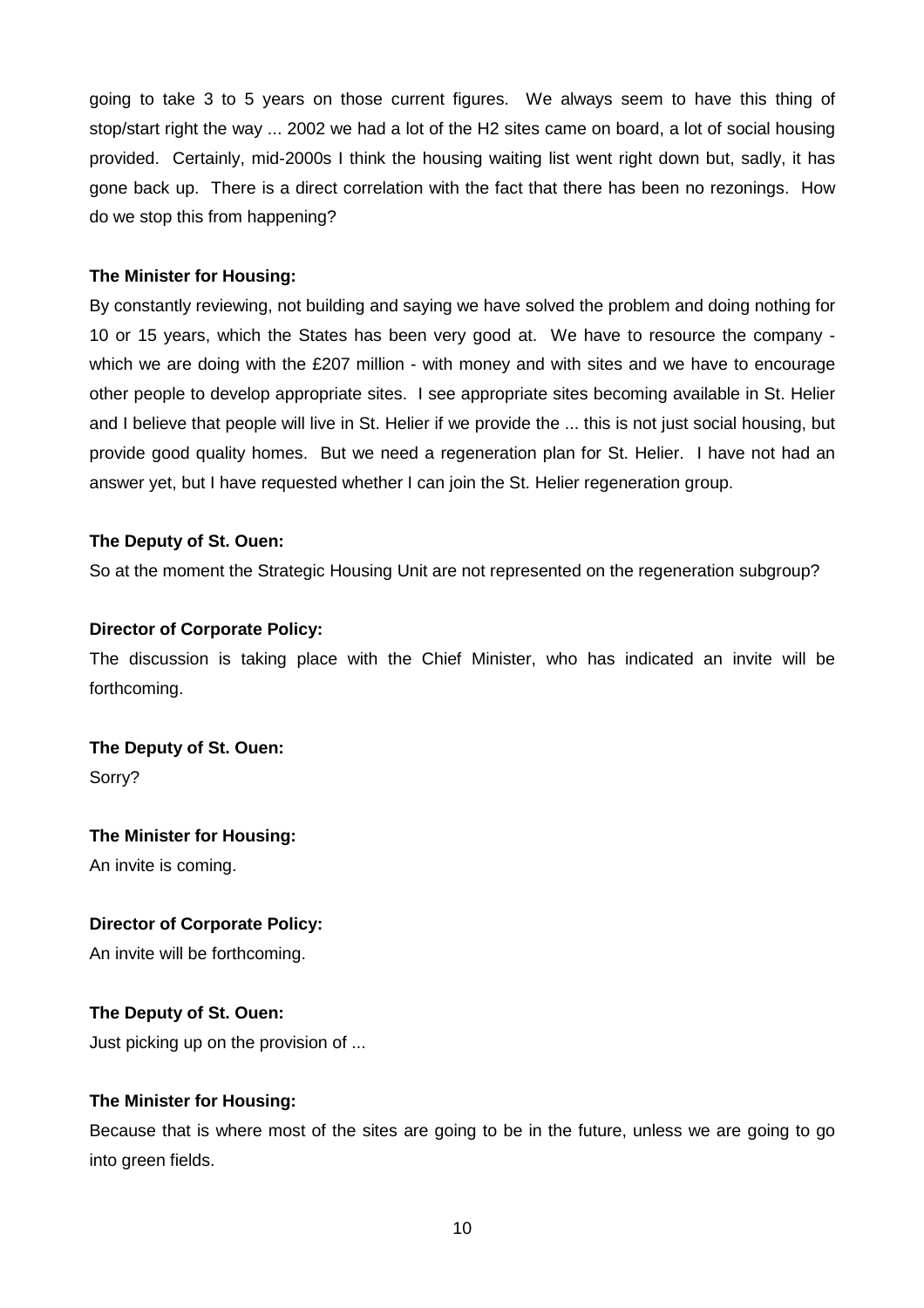With regards to the provision of the total of 500 homes linked to the Island Plan review, is that total based on all the sites identified within that review being deemed suitable by the inspectors and the Minister for Planning?

#### **The Minister for Housing:**

No, that is based on the sites that we have championed, which is the Samares, the Longueville and the Le Quesne. I cannot remember offhand, but there was something like 40 or so other sites that were put forward by other individuals. Now, I do not know what way that is going to go, but assuming the inspectors ... because none of these sites were new, or very few of them. Assuming the inspectors take the same tack as they took last time, I suspect that a lot of those will not be accepted.

# **Director of Corporate Policy:**

But to be clear, the process was not identify sites and then see how many homes we can get on them. It was from the housing needs survey how many homes do we need, looking at the gateway, and then identifying the sites.

#### **The Deputy of St. Ouen:**

This confuses me somewhat because we have the Minister for Housing now responsible for the Strategic Housing Unit that should be taking an Island view, not necessarily just focusing on social housing or ...

# **The Minister for Housing:**

I am taking an Island view but you have to accept that the biggest need at the moment is social housing. There is no doubt about that. While we do need to ensure that we have good quality housing across all tenures, and that is unqualified, private rental, private ownership and social housing, without doubt social housing is the biggest issue at the moment.

#### [10:45]

That is what I am not solely concentrating on but concentrating on a lot. Now, when we increase supply that will have a positive effect on the private sector anyway because it will take the pressure off. That will stabilise prices even further from the prices that we saw yesterday. That will stabilise prices. That will encourage landlords to invest in higher standards, and they may be encouraged by regulation anyway, we will see as we work our way through that. When there is more supply and, therefore, makes it harder to attract tenants, landlords will have to look the quality of their homes and the price that they are charging.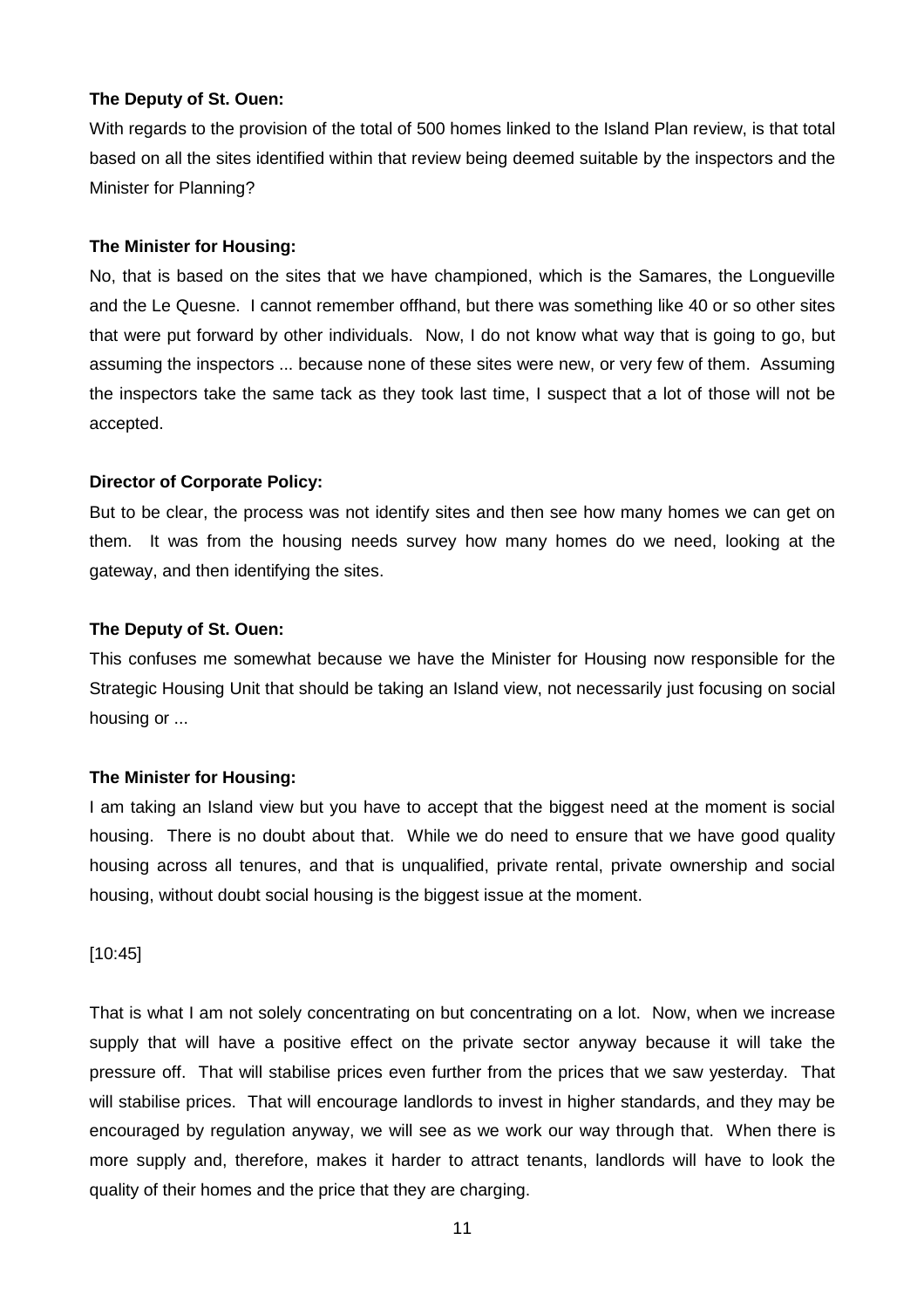Is it not the case that all land, including the 3 sites that you have been championing, if deemed suitable will provide the same range of accommodation, which means the social housing and affordable housing? Is it not the case that you just do not need to rely or you should not necessarily simply be relying on 3 sites; you should be relying on all of the sites?

#### **The Minister for Housing:**

Sorry, I will let Paul come back in, but I have picked the sites that were stated or categorised by the inspectors last time as the most suitable in Jersey. I am not advocating wholesale development on green fields. A lot of those sites that people have brought forward are green fields that should remain green fields. I have picked the brown field sites that the inspector said were the best and most suitable.

#### **The Deputy of St. Ouen:**

Have you made that decision and who has made that decision? Is it the Strategic Housing Unit or is that a personal view?

#### **The Minister for Housing:**

No, I have taken advice on that so it has come from within the unit working with the officer that has helped develop the draft Island Plan and worked with me. I have put a written submission in place on that, so it is not just a personal view. But the fact is that those sites were identified last time. The States should have had the courage to rezone them last time, not leave them out.

# **The Deputy of St. Ouen:**

Well, have you spoken to the Chief Minister about that because he was one of the ones advocating not building on those sites?

#### **The Minister for Housing:**

I have spoken to the Chief Minister about that.

# **The Deputy of St. Ouen:**

What is his view now?

# **The Minister for Housing:**

His view is that he sees the need now, but maybe that is because I have made it very clear.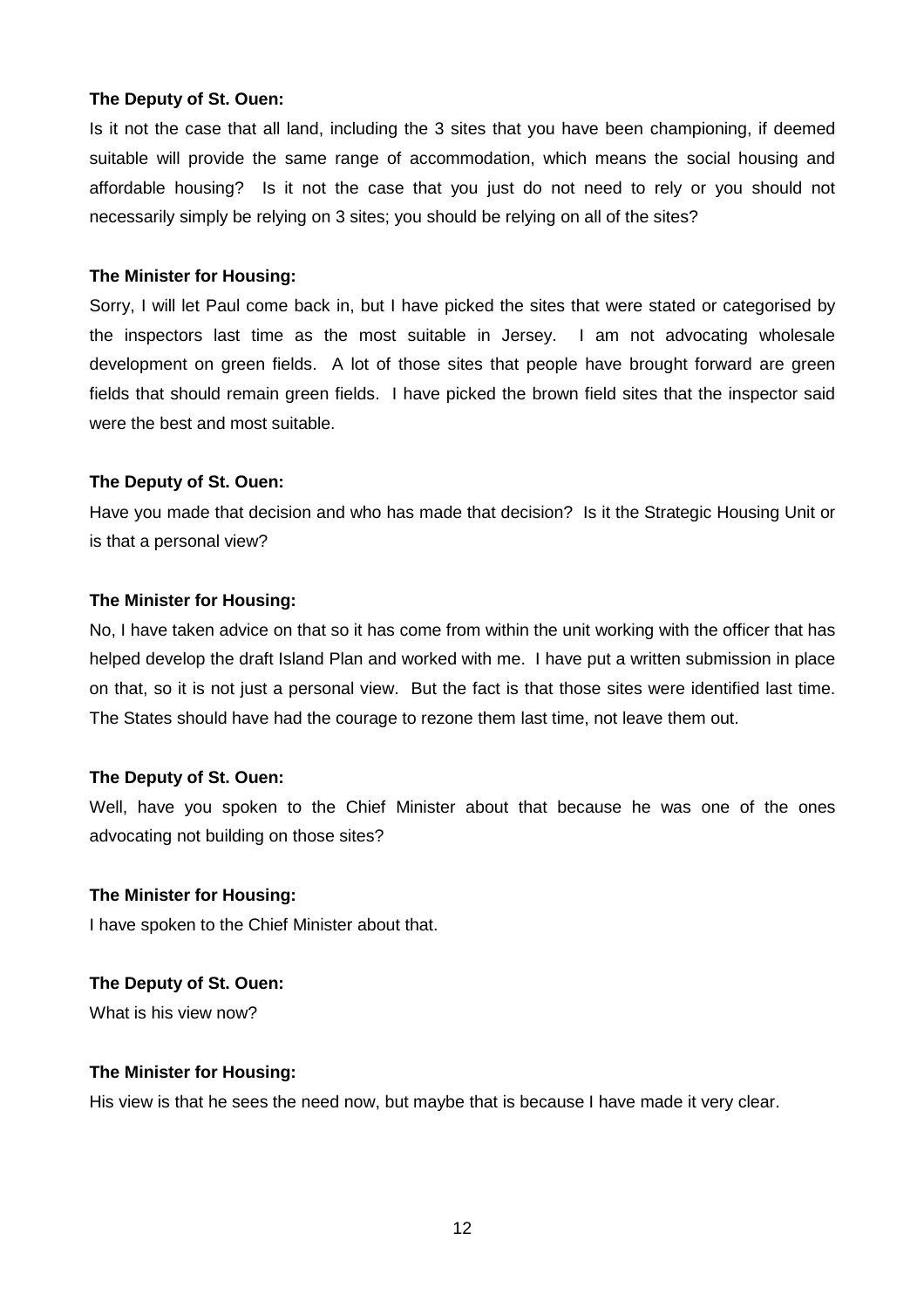#### **Director of Corporate Policy:**

Just to be clear, the Island Plan process came out of the statistics. If the statistics had said that there was not a need for more social housing but there was more a need for open market housing, then it might have been a different process. But the housing needs survey 2012 said there is not a shortfall in demand and supply of open market housing. The shortfall is in social housing, albeit there is a virtuous circle, as the Minister for Housing said. If you build more social, the people on the waiting list move out of private and that offers opportunities, too.

#### **Deputy J.A. Hilton:**

Can I just ask you a question about the development of the Jersey College for Girls? As we are all very well aware, that building stood empty for well over a decade, maybe something like 15 or 20 years, I have lost track. It is basically shovel ready. Are you disappointed that more social housing is not going to be provided on that site because it could be delivered? It is the one site that can deliver units far quicker than all of the rest of them.

#### **The Minister for Housing:**

You will not be surprised that, of course, I am disappointed, but I also live in the real world. We have got that up from 30-something units to 70 now with some creative work being done around key worker accommodation, which is something that I am very passionate about as well that we need to solve the problem on. Of course I am disappointed that it is not more, but it has doubled from what it was so that is an improvement.

#### **Deputy J.A. Hilton:**

Can you tell us who made the decision about the division?

# **The Minister for Housing:**

It comes under Jersey Property Holdings.

#### **The Deputy of St. Ouen:**

Can you just explain to us - you say living in the real world - why you believe that the States should look to make a profit on their sites and yet you seek to rezone sites that belong to private individuals at possibly way below market value?

#### **The Minister for Housing:**

No, we are not going to take rezoned sites at way below market value. That is nonsense. We will be paying the right rate for the appropriate tenure on that site. Of course, if it were open market sites then it would fetch a higher price, but you have to remember at the moment it is a glasshouse site. It has little value. The price we will be paying or social housing providers will be paying will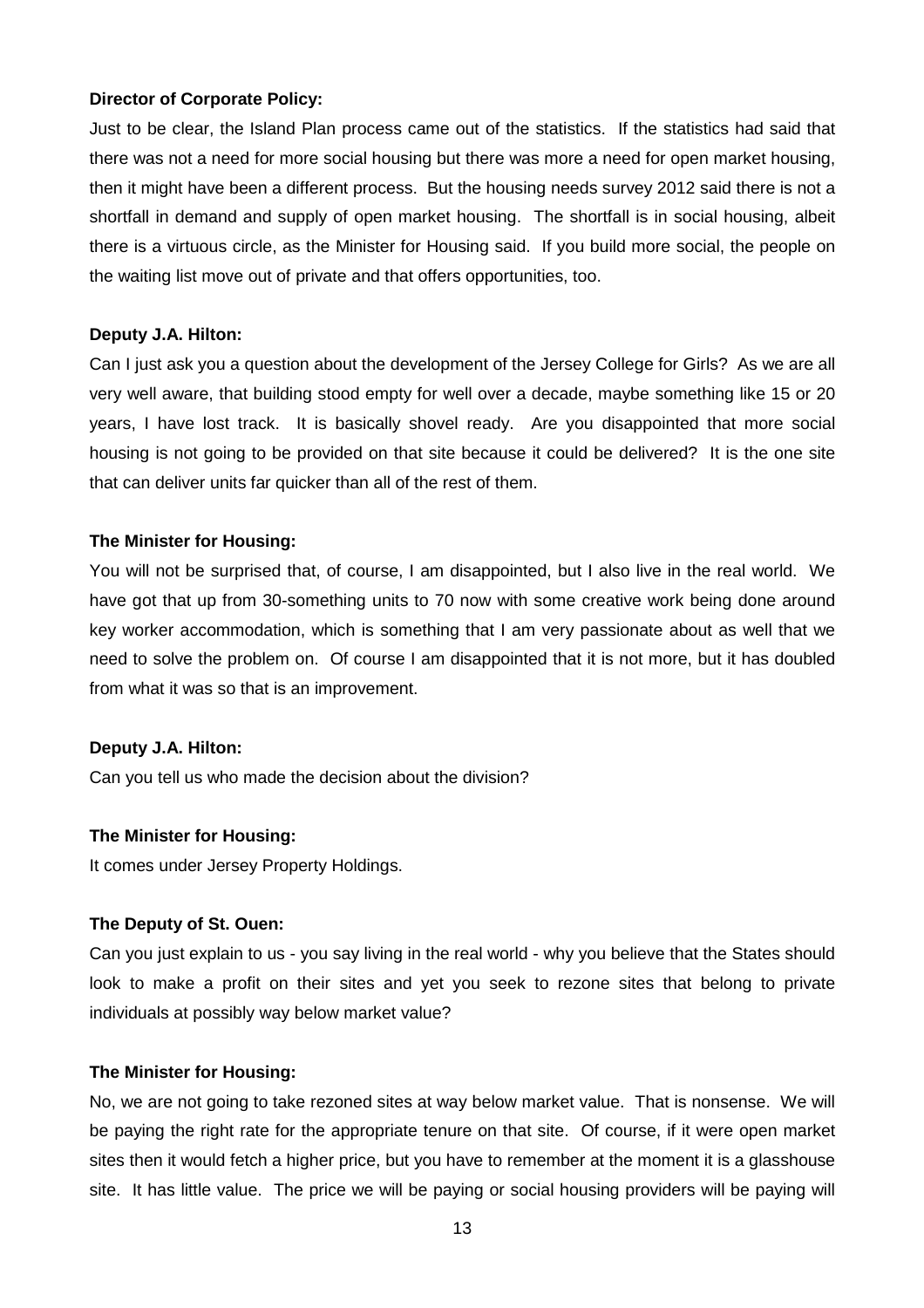be a fair price for the type of accommodation that is going on there. Coming back to Jersey College for Girls, whether we like it or not, and this is probably a question that you have to put to Property Holdings rather than me, a significant amount of that building is a listed building and it is going to cost a lot of money to convert in a way that is acceptable to planners. If we could just knock it down and start again, then of course we could get a lot more units on there, but that is not the world we are in.

# **Deputy J.A. Hilton:**

Is that what is driving the figures?

# **The Minister for Housing:**

I believe so, but you will have to ask Property Holdings. I believe that is what is driving it.

# **The Deputy of St. Ouen:**

Can you just remind us how many units are going to be provided in the old listed building and how many new units will be provided around that property?

# **The Minister for Housing:**

I cannot remember how many are in the old bit, but I know that we are going to get ... instead of 30, we are going to get 70 or thereabouts social housing units.

# **The Deputy of St. Ouen:**

Would I be correct in saying that even the figure that you have quoted is not the total amount of new build that will be on that site?

# **The Minister for Housing:**

I do not know.

# **The Deputy of St. Ouen:**

Maybe one of your officers can confirm?

# **The Minister for Housing:**

That is a question you will have to ask Property Holdings, unless one of my officers ...

# **The Deputy of St. Ouen:**

I find it really odd that you do not know the amount of units that are going to be provided or you cannot answer the question of the total number of units that are going to be provided on that site, and it includes the new build.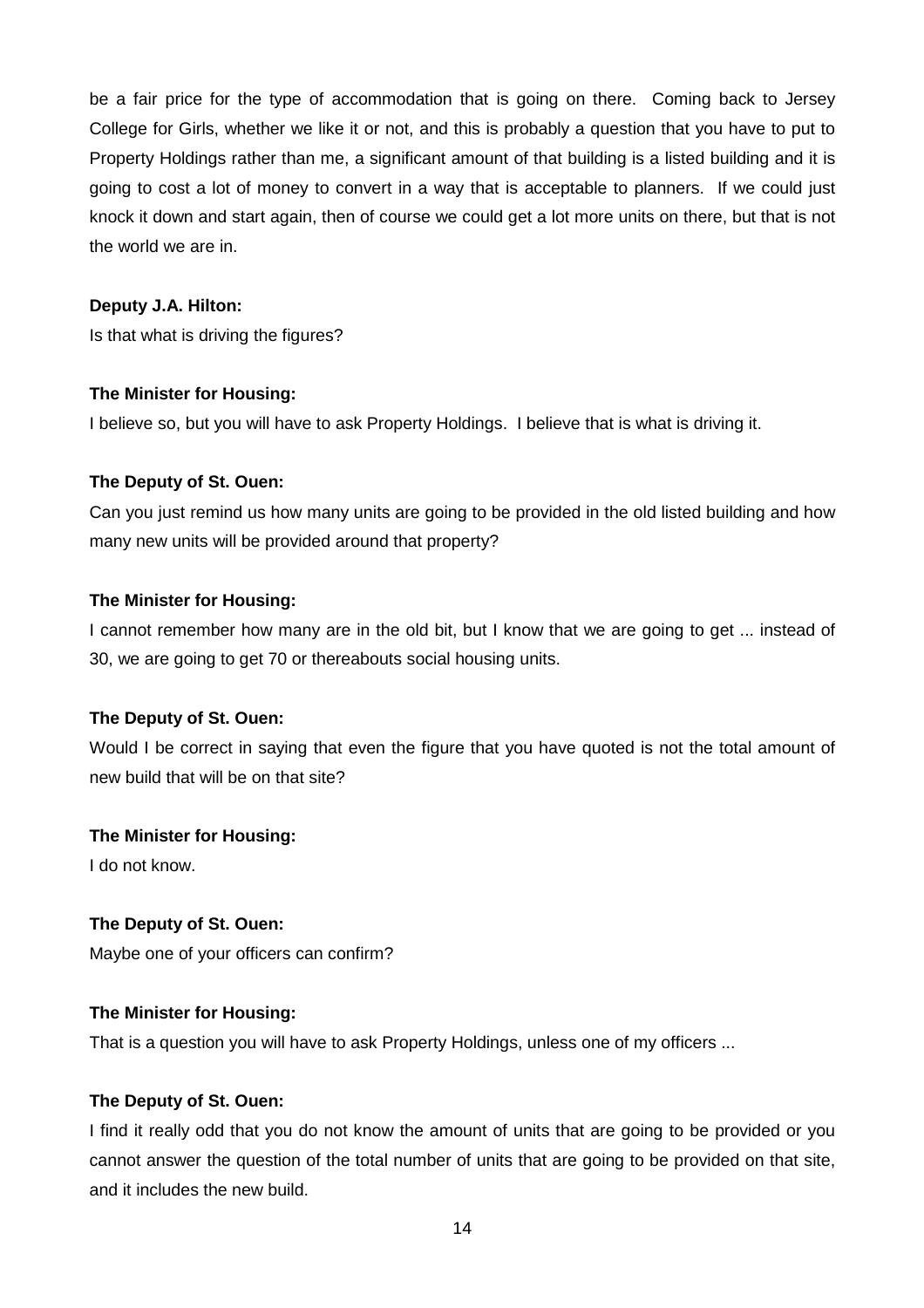I cannot know the ins and outs of every site in Jersey. What I do know is what we are getting in terms of social housing, which has doubled from what it was.

### **The Deputy of St. Ouen:**

Maybe the Assistant Minister could answer the question because I know of his involvement with Property Holdings.

#### **The Minister for Housing:**

Some years ago.

# **Assistant Minister for Housing:**

Yes, unfortunately that was one term ago, 3 years ago, I was in charge of Property Holdings. Certainly, planning issues were one of the major constraints bearing in mind the original building was a listed building and the façade cannot be changed, which predicates against a volume development inside the original building. Now, unfortunately, I am suffering the same malaise as my Minister here as I cannot remember the numbers exactly now which we are delivering, but most of the new build is on the school side to the back of it and the playgrounds associated with it. The old building will be converted into units. Unfortunately, because of the design of the building as it is, there is a limit to exactly what we can do.

# **The Minister for Housing:**

It is not just the external of the building that is listed, there are some aspects of the internal that are listed. If you want detail on that, that is a question you will have to ask Property Holdings.

# **The Deputy of St. Ouen:**

Well, maybe you could provide that information to us.

#### **The Minister for Housing:**

I will ask Property Holdings to provide that information to you.

# **Finance Director:**

I believe the Assistant Minister for Treasury and Resources undertook to provide details of units on States sites that were going to be developed at the last sitting, and I think he mentioned that it was going to be 75 social rented and 103 cat (b) on J.C.G. (Jersey College for Girls).

# **The Deputy of St. Ouen:**

Yes, so that is more than can be provided in a listed building.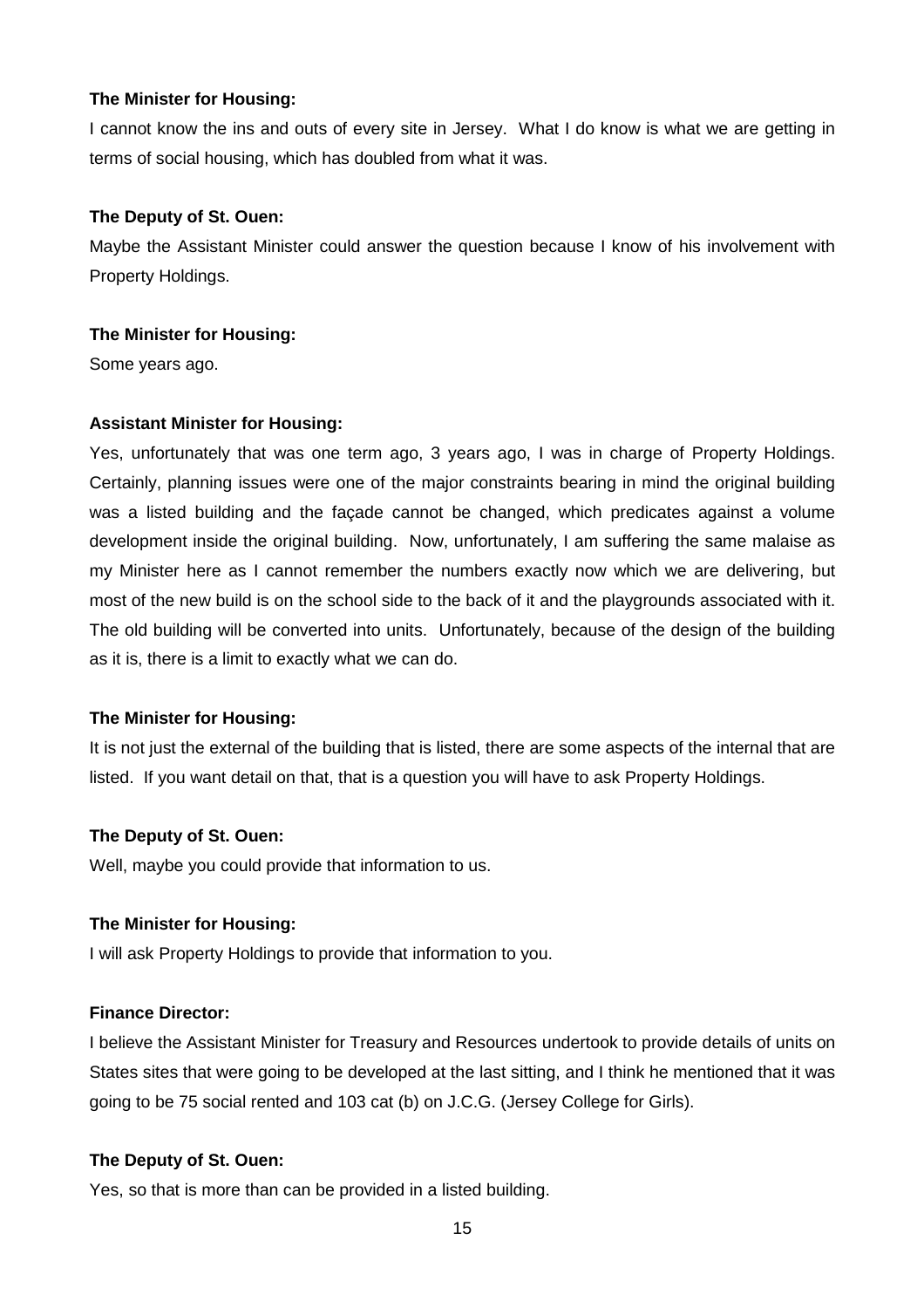### **Director of Corporate Policy:**

Yes, I think some of the new build will be cat (b) as well in order that the scheme can wash its face.

#### **Deputy J.A. Hilton:**

Okay. You mentioned in a previous answer key worker accommodation. Can you just ...?

#### **The Minister for Housing:**

Yes, it is something I am keen to work on as part of the S.H.U. (Strategic Housing Unit) and, indeed, we are talking to Health at the moment about that. It is Health that I am going to concentrate on initially because when we got the last report, or it might have been the one before that, the report on house affordability, it was quite clear, just to pick one sector, that nurses could not afford to purchase. There are lots of people in Jersey who cannot afford to purchase, but nurses could not afford to purchase. Also, and I have not seen the detail but I have spoken to the Minister for Health and Social Services - this is the advantage of having the Assistant Minister for Housing and Health - when you look at the exit interviews of some of the very good nurses that have left us unfortunately, the 2 major issues are: "I am at a time of life when I want to buy my own home" and: "I am having difficulty providing nursery care." Those are the 2. I cannot do anything about nursery care, that falls under somebody else, but I do want to bring in some key worker accommodation. Now, that will include some key worker rental and it will include some key worker to buy. We are working on that at the moment.

#### **Deputy J.A. Hilton:**

So have you identified a site where you might be able to achieve that?

#### **The Minister for Housing:**

Well, possibly half of the ones on the Jersey College for Girls may form part of the key worker experiment, if you like.

#### **Deputy J.A. Hilton:**

With regard to the health residential units, have they now transferred to housing?

#### **The Minister for Housing:**

No, not yet. We are still having difficulty determining what they have.

# **Deputy J.A. Hilton:**

What, you are trying to say that there is not ...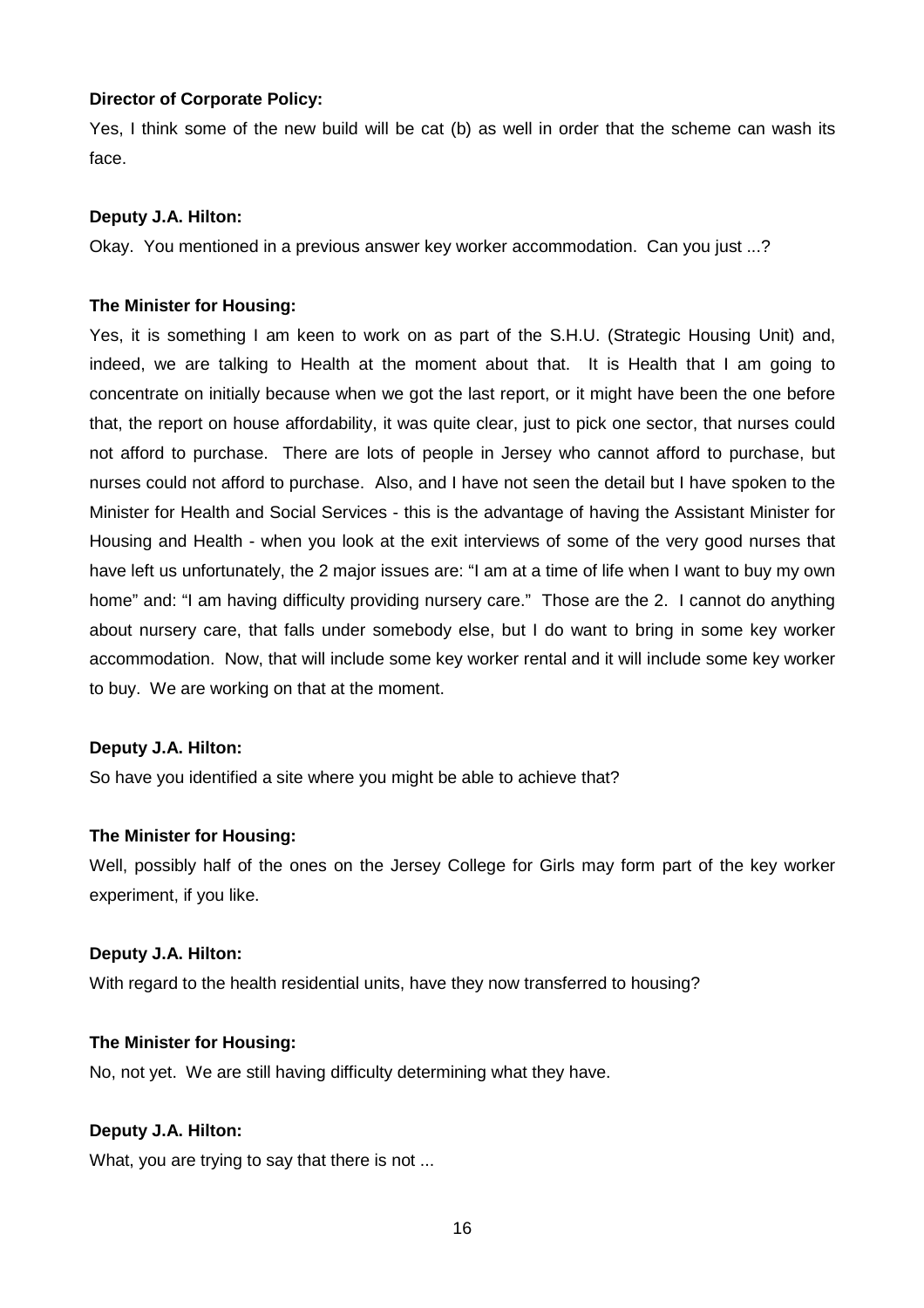# **Assistant Minister for Housing:**

There are some subordinate issues there because a lot of these properties have been let for the aged, frail and needy of the Island, which comes under the Health portfolio. So just passing them on is not an option we can do. We have to realise a value back into the trust held by Health to service the aged, the frail and the needy.

# **Deputy J.A. Hilton:**

But presumably not all of the Health accommodation is provided for the frail and needy?

#### **Assistant Minister for Housing:**

No, not all of it, no.

#### **The Minister for Housing:**

Perhaps determining what they have is not quite the right expression. Determining what can transfer over might be the better ...

#### **Deputy J.A. Hilton:**

So that is still being discussed?

#### **The Minister for Housing:**

That is still being worked on, but make no bones about it, quite a lot of it needs work and it has to come not just as a gift. It has to come with a budget to do that work. It is no good passing assets on that require expenditure without a proper and robust plan to put that right.

#### **The Deputy of St. Ouen:**

At a time when we seem to be unable to satisfy the local demand for affordable homes, why are you focusing on key worker accommodation?

#### **The Minister for Housing:**

I am not focusing on key worker. It is one of the things I am working on because they are part of the local population. We attract them here. We ask them to work with us. We have a whole raft of work that needs to be done around caring for the elderly in the community. If you want to bring people with the right skills and keep them to do that, then you have to house them.

#### **The Deputy of St. Ouen:**

Equally, we have to house our local people.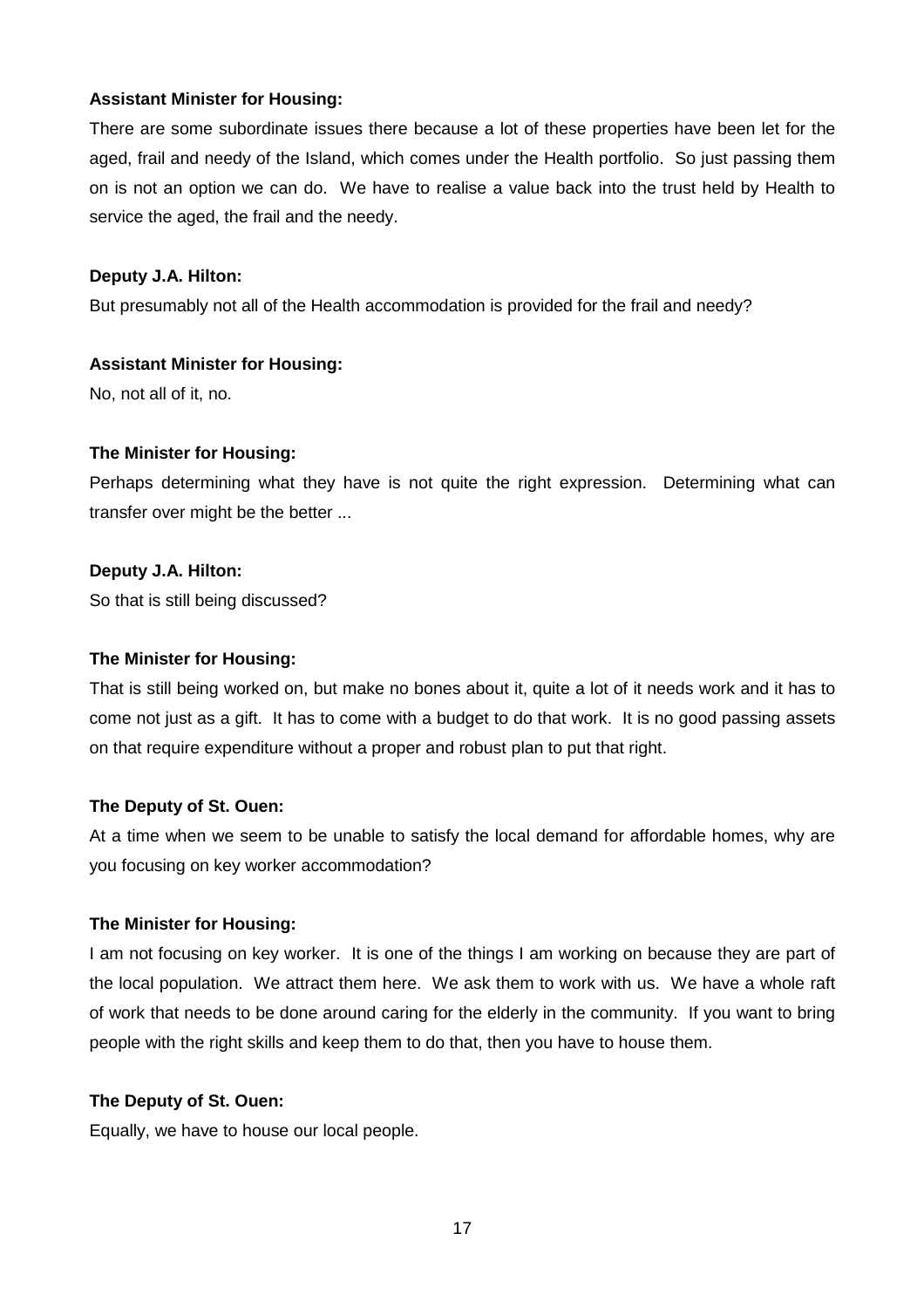I do not know of very many housing associations in the U.K. (United Kingdom) and, in fact, even in Guernsey that do not have a key worker policy.

### **The Deputy of St. Ouen:**

But is it not true that Health currently have quite a large number of properties under their responsibility that are used and are currently used to house key workers?

#### **The Minister for Housing:**

Yes, that will form part of the key worker strategy.

#### **The Deputy of St. Ouen:**

Yet you suggest that you are going to use some potentially new build properties that are coming, hopefully quite soon, on the J.C.G. site for this purpose.

#### **The Minister for Housing:**

Yes, I am, if all the plans stack up. You have a choice. If you are going to have coordinated Government looking after the elderly in the community, as we plan to do, then you have to be able to house those workers.

#### **The Deputy of St. Ouen:**

But what about the young people, Minister?

# **The Minister for Housing:**

If we are not going to house those workers, they are not going to come here and the whole strategy falls apart.

#### **The Deputy of St. Ouen:**

But what about the young people who are desperate to own their own home?

#### **The Minister for Housing:**

I am working on that as well, but you just said to me just now you thought the Minister for Housing should be working on strategies across all tenures, and now you are telling me I should be concentrating only on social housing.

#### **The Deputy of St. Ouen:**

The question I am asking you is why are you prioritising now, at this moment in time, when we know that there is a shortage of housing?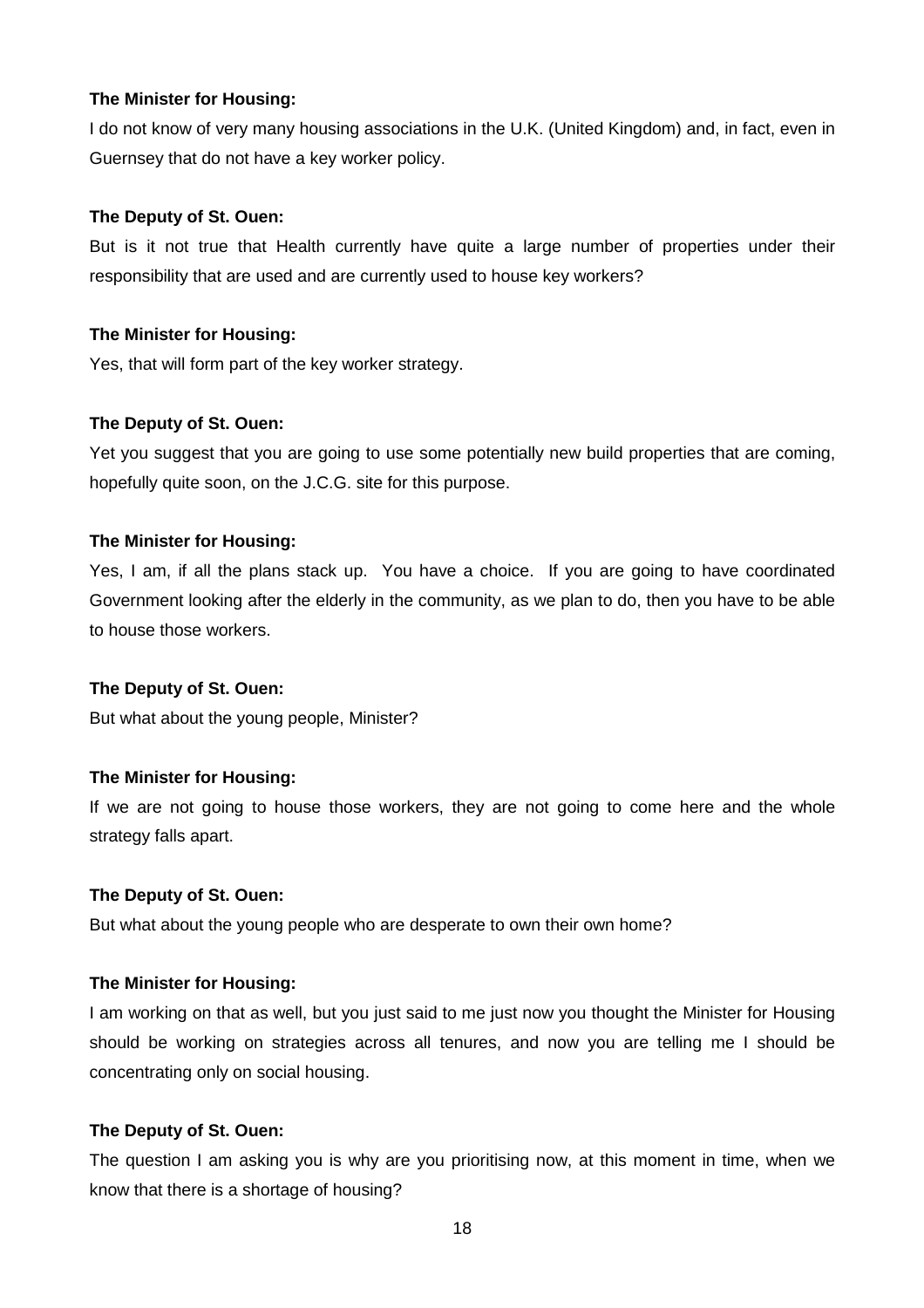Because it is a problem. They are part of the community and it is a part of the problem.

# **The Deputy of St. Ouen:**

So you are confirming that it is more important to solve ...

# **The Minister for Housing:**

I am not saying it is more important.

# **The Deputy of St. Ouen:**

... and provide homes for purchase for key workers than local people?

# **The Minister for Housing:**

No, you are putting words in my mouth. I am saying it is as important to ensure that our essential workers are properly housed to provide care in the community for our local community.

# **Assistant Minister for Housing:**

I think it is worth just adding to that that you are the same panel that looks after health as well. That may be a question that is worth putting to the Minister for Health and Social Services at one of the next scrutiny hearings because there is a piece of work going on at the moment looking at the extent of outlying properties which are not core to health needs, and we are currently working with Property Holdings on a way to deliver better value and meet the requirements. That is another piece where you might consider doing it as part of this as well.

# **Deputy J.A. Hilton:**

Before we leave the subject of existing sites, at our last hearing you said that you believed that development would begin on the Le Coin site in the new year. Has anything started there?

# **The Minister for Housing:**

I am not sure where we are ...

# **Finance Director:**

Le Coin is under construction, yes.

# **Deputy J.A. Hilton:**

It is?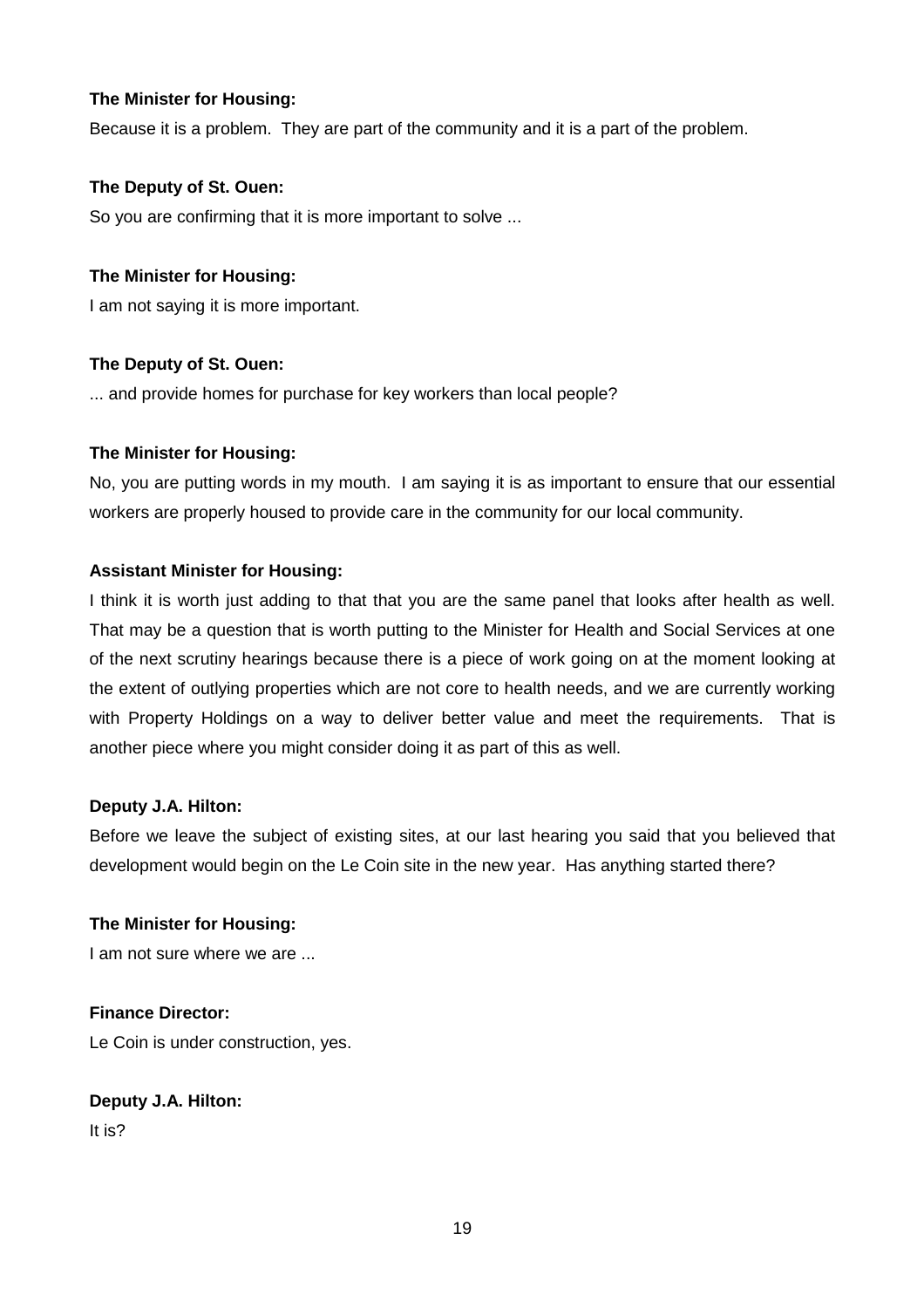# **Finance Director:**

Yes.

**Deputy J.A. Hilton:** That is still with the Housing Department?

**Finance Director:** Yes, 23 units.

**Deputy J.A. Hilton:** Ann Court is the one that has moved into the Jersey Homes Trust?

**The Minister for Housing:** Probably, yes.

# **Deputy J.A. Hilton:**

Just one last question, Troy Court, are you in negotiations with Les Vaux?

# **The Minister for Housing:**

The officers are not. I am kept in touch by the chairman of Les Vaux and they have yet another plan. They are keen to redevelop that. As you know, they have cleared their loan or mortgage on that now and they are keen to redevelop it, but it is coming up with the right scheme. The scheme previously, which I thought was an excellent one and so did the board, required straightening out the boundary on a bit of wasteland with St. Helier, and that was not acceptable to St. Helier. So they have developed another scheme and we are pushing that forward as quickly as we can.

# **The Deputy of St. Ouen:**

One last question around provision of potential housing sites, apart from the 3 sites that you personally champion, you did mention that the new housing association were looking at purchasing sites within St. Helier.

# **The Minister for Housing:**

Yes.

# **The Deputy of St. Ouen:**

Are you expecting that the housing association will be required to pay market value for those sites?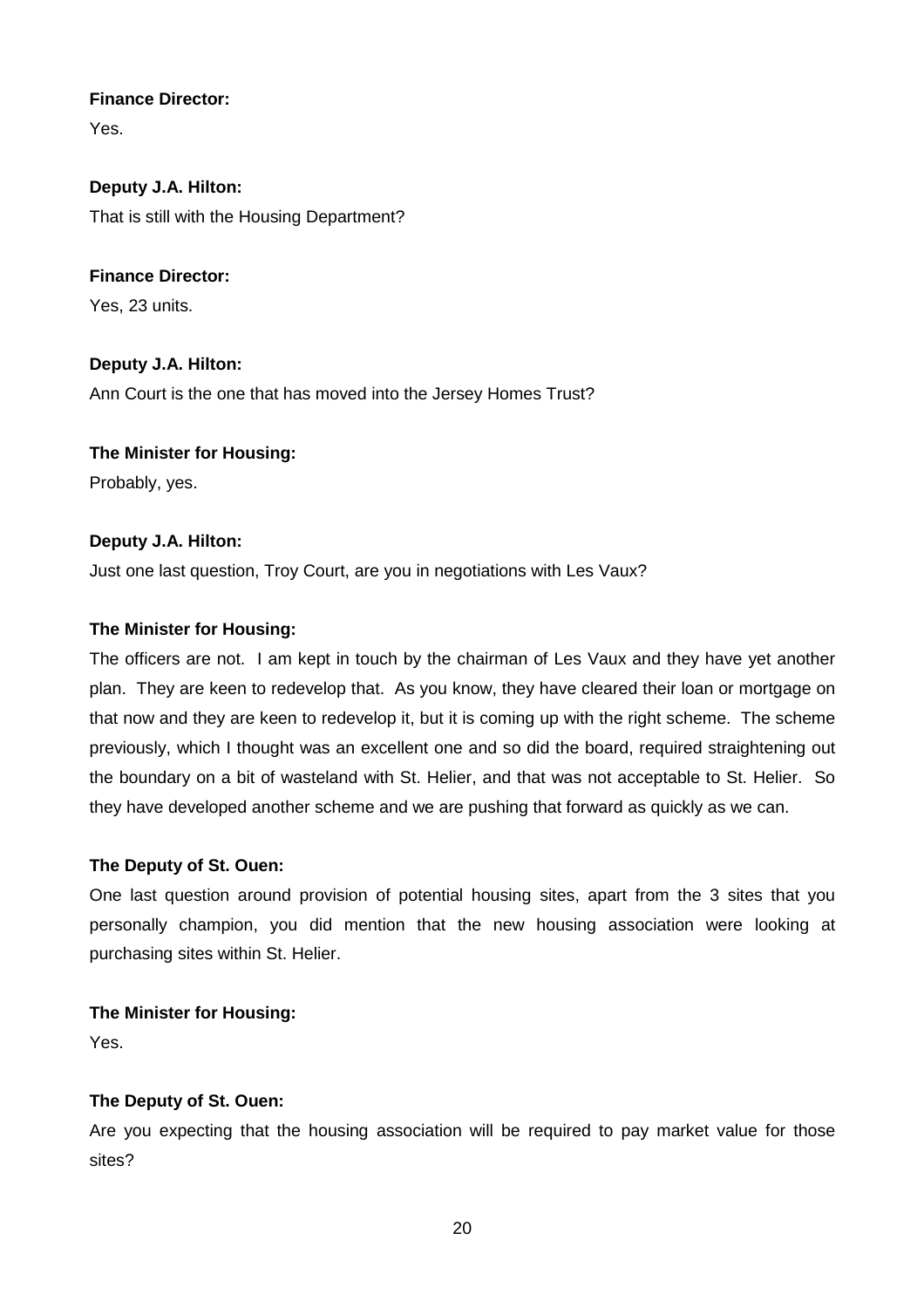# [11:00]

# **The Minister for Housing:**

Well, the market value, as I said, depends on what is going on there. If the site is for social housing, then for the whole plan to stack up with the rents that are being paid, the site becomes the value of social housing sites.

# **The Deputy of St. Ouen:**

So you are expecting a landlord to sell you a site at a reduced price ...

# **The Minister for Housing:**

Not a reduced price, at the right price.

# **The Deputy of St. Ouen:**

... and at the same time the States make decisions to maximise the value on their own site?

# **The Minister for Housing:**

It is not a reduced price. The price of land, if nobody wants to buy it at the higher price ... this is all part of negotiation, as you know. For us our maximum price will be determined by the number of units we can get on there and the rental income. That is sound common sense. Now, if the owner does not want to sell it at that price, that is fine, but that is the price we will be paying, the right price for the number of units and the type of units that are going on there.

# **The Deputy of St. Ouen:**

One final question on this: if the States or the States of Jersey Development Company or whoever can have an expectation to build some category (b) sites on a States-owned site, is it wrong to believe that a private individual or private landlord with property at St. Helier should not have that same opportunity?

# **The Minister for Housing:**

The private landlord does not have to sell it to me. It is as simple as that.

# **The Deputy of St. Ouen:**

So you are going to hold the private landlords to ransom ...

# **The Minister for Housing:**

No, I am not.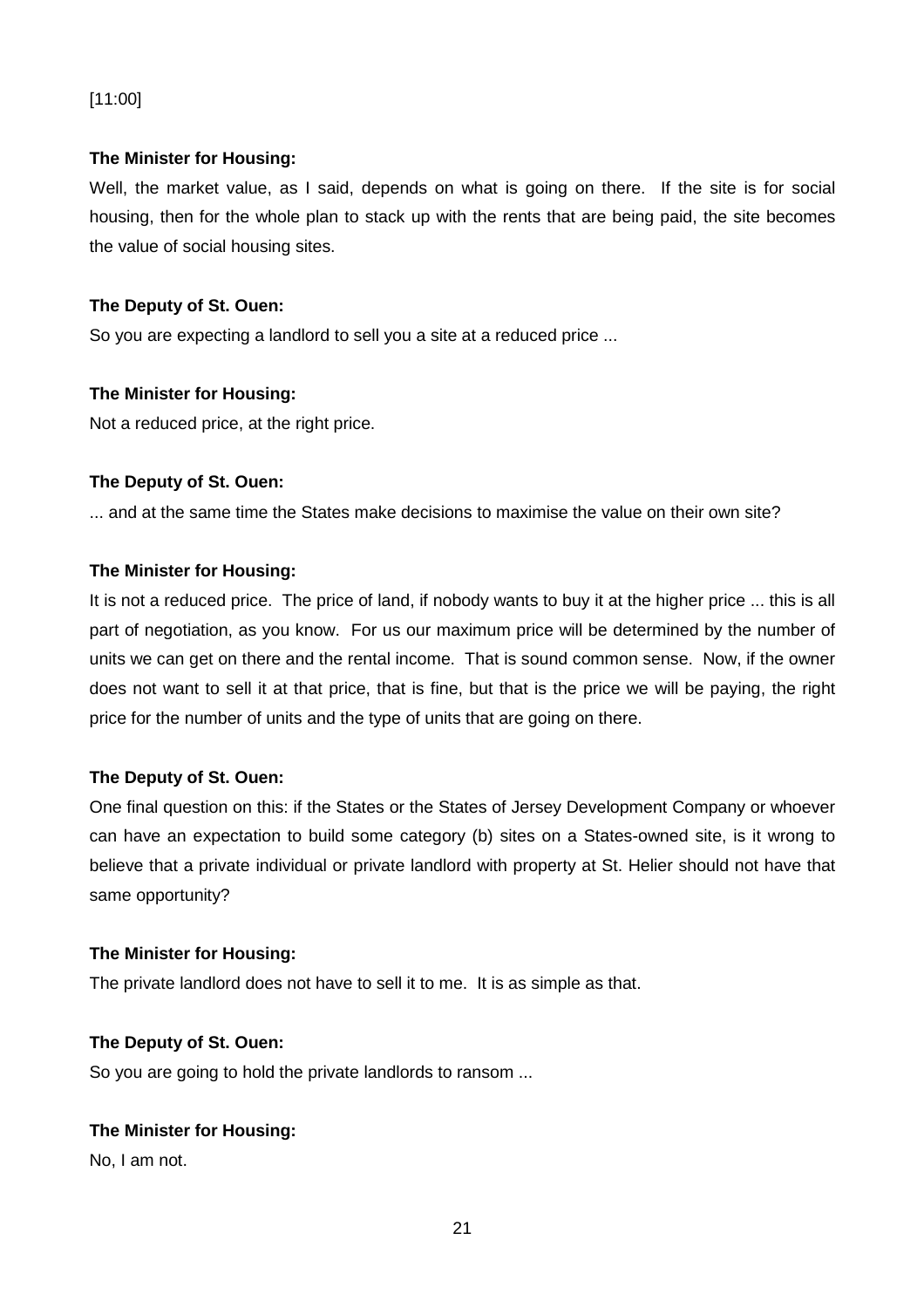... because you are just going to say: "If you want to develop the site, it has to be for social housing full stop."

### **The Minister for Housing:**

No, because I am not the Minister for Planning and Environment. I am going out to buy sites. If they do not want to sell it to me, that is fine, I will buy it from somebody else. No, you are being quite unreasonable.

### **The Deputy of St. Ouen:**

You are the Minister ... no, but I just want to explore this because it is important.

#### **The Minister for Housing:**

The value of the site is determined by the units that can go on there. If a private landlord wants to develop it for category (b) and there is no planning reason why it should not be, then they can. If they feel that the market is not right and they want to sell it to myself, for example, or to the company, that is fine. Those prices are determined by the number and type of units that go on there. Nobody is forcing. We are not doing compulsory purchase. We have asked for landlords to come forward voluntarily and offer us their sites if they want to. If they do not want to, that is fine.

#### **The Deputy of St. Ouen:**

Thank you.

# **Assistant Minister for Housing:**

Just a last little thing, the Planning Department, if they rezone land particularly, they will put a requirement on what shall go on that land. Now, if it is 80 per cent social, 20 per cent first time buyer, that will dictate the value of that land, which will be different if it was all category (b) housing, which would have a far higher land value because they would be selling every single unit. So the planning permission in itself in a way controls the value of the land, and that is where the housing unit can take advantage ...

#### **The Deputy of St. Ouen:**

On rezoned land, but the Minister mentioned that he was looking to purchase or at least the housing association was looking to purchase commercial sites.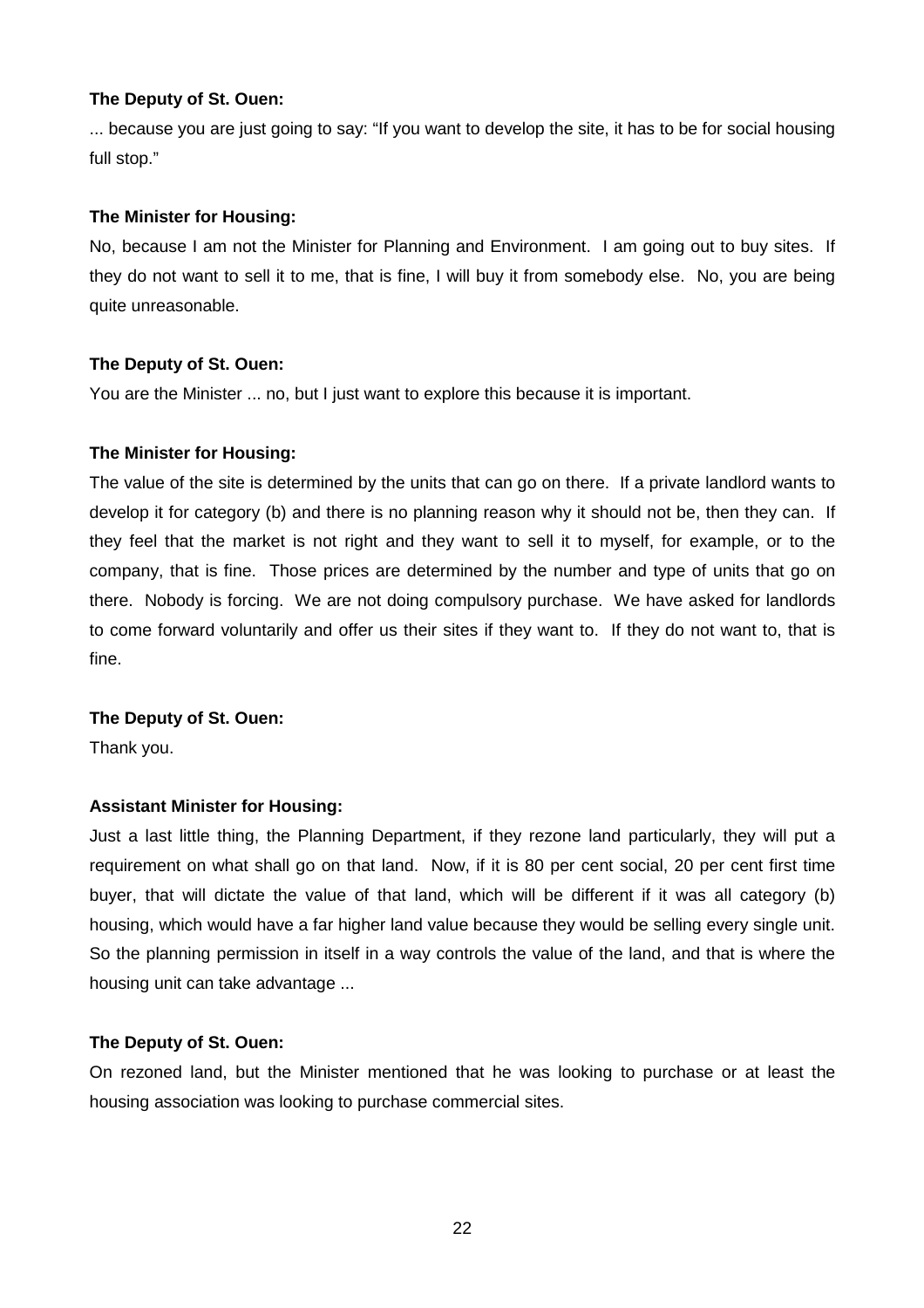We put an advert in the paper asking site owners to come forward if they are interested in selling their site. I do not see anything wrong with that. I think that is quite a sensible approach, and then the negotiation takes place on the price. We are not robbing anybody. We are not depriving anyone. If they do not want to sell their site, they will not come forward.

#### **The Deputy of St. Ouen:**

With hindsight, do you believe that the Housing Department or the States should have retained the sites that they purchased 10 or 12 years ago, like the Sunshine Hotel site and others, for social housing rather than dispose of them for gain?

#### **The Minister for Housing:**

I bit before my time, but from the little knowledge I have it does seem crazy that we bought a site and then did not develop it.

#### **Deputy J.A. Hilton:**

We would like to touch on another subject now. It was reported in the media recently the difficulties a family faced to do with condensation in their flat. It should be a fairly well-known fact that if you do washing and you do not ventilate your home you are going to have big problems with condensation. Have you or are you going to give any consideration in new developments, particularly where you have flats rather than houses, to provide laundry facilities on site? If not, what advice can you give people about not encountering these problems?

# **The Minister for Housing:**

Starting with the end bit first, we regularly give advice to tenants in our regular newsletters that go out. It is quite interesting, is it not, that in this particular case one flat in a development has an issue. Now, initially you might think, well, maybe there is something wrong with that flat, but there was not anything wrong with the flat. It was entirely one of ventilating and opening windows and keeping on top of the issues if you do dry washing. But you make a sound point about looking at how laundry is managed and it is something that we are taking into account.

# **Assistant Minister for Housing:**

Can I just add on to that another experience which I have had with St. Peter housing where we provide heating and laundry facilities? We had one unit exactly the same as the one that we are talking about now in St. Peter where the flat dweller would not open the windows except in the summer to let the heat out and would not use the driers because it costs money and just dried the clothes in the room with heating full on. That is a lifestyle issue and if we know about it we can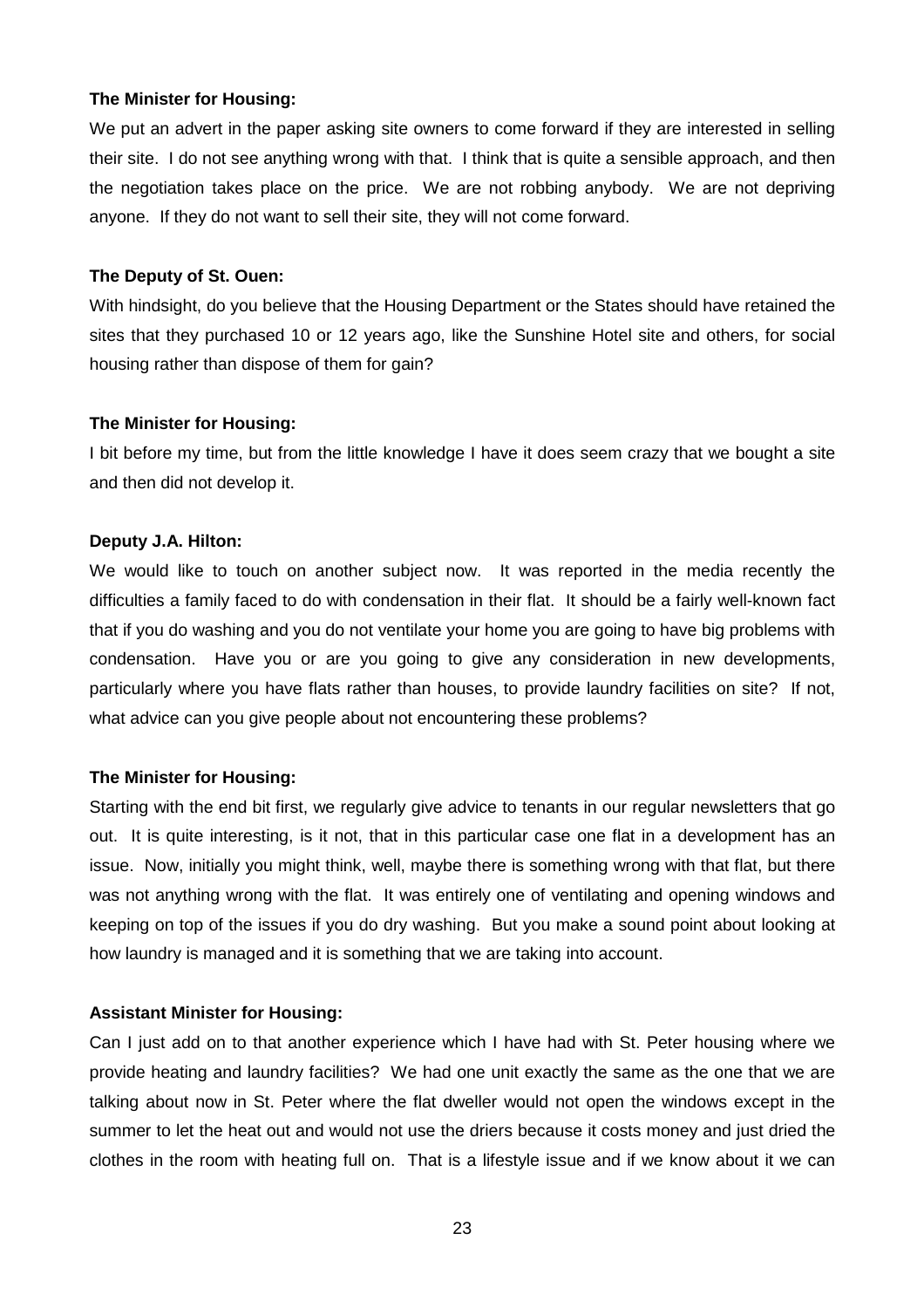deal with it and, like that one, we did not know about it until it came up in the media so we could not deal with it.

#### **Deputy J.A. Hilton:**

The only reason I ask that is because we all know how difficult it is to do your laundry if you live in a flat and dry it. It seemed to me that if there were laundry facilities supplied in these developments that would go a long way to solving that problem for a lot of people.

#### **The Minister for Housing:**

It is something we will look at but, of course, we are surmising here that the issue was laundry. We do not know. Well, officers know but it really would be unfair to discuss the particular case.

#### **The Deputy of St. Ouen:**

Could you tell us perhaps in more general terms what actions does the department take if a tenant complains or raises an issue around damp or mould within the property?

#### **The Minister for Housing:**

You raise a very interesting point. If the tenant complains or mentions or reports that they have a problem, then it is thoroughly investigated. Certainly, I was involved in one where we found that it was not just a lifestyle choice, it was some sort of problem with the damp course and appropriate action was taken. The assisted living staff will also support people a bit more in giving practical advice and even getting them some help, but you cannot make people take that help. That is one of the issues.

#### **Deputy J.A. Hilton:**

I think at the last meeting it was reported that about 25 per cent of the housing stock did not meet the standard that you would wish it to do. Are you on track with your maintenance work?

#### **The Minister for Housing:**

Yes, we are on track with that. When you look around, all the refurbishment of Osbourne Court is happening at the moment. The redevelopment of Le Coin we have talked about. Refurbishment of La Collette high rise is now complete. I am just looking at my list here. The development of Le Squez is a redevelopment and that is continuing. We are looking at redeveloping the low rise. We have done Pomme d'Or Farm, which I am particularly proud of because not only does it look good but the tenants tell me that due to this mild winter that we have had some of them have not even needed to turn their heating on. It looks so good and the architect wrote to me congratulating us on maintaining the integrity of the design while improving the facilities to modern standards. So yes, we are on track. It is probably not 25 per cent now, although I do not have a figure. We will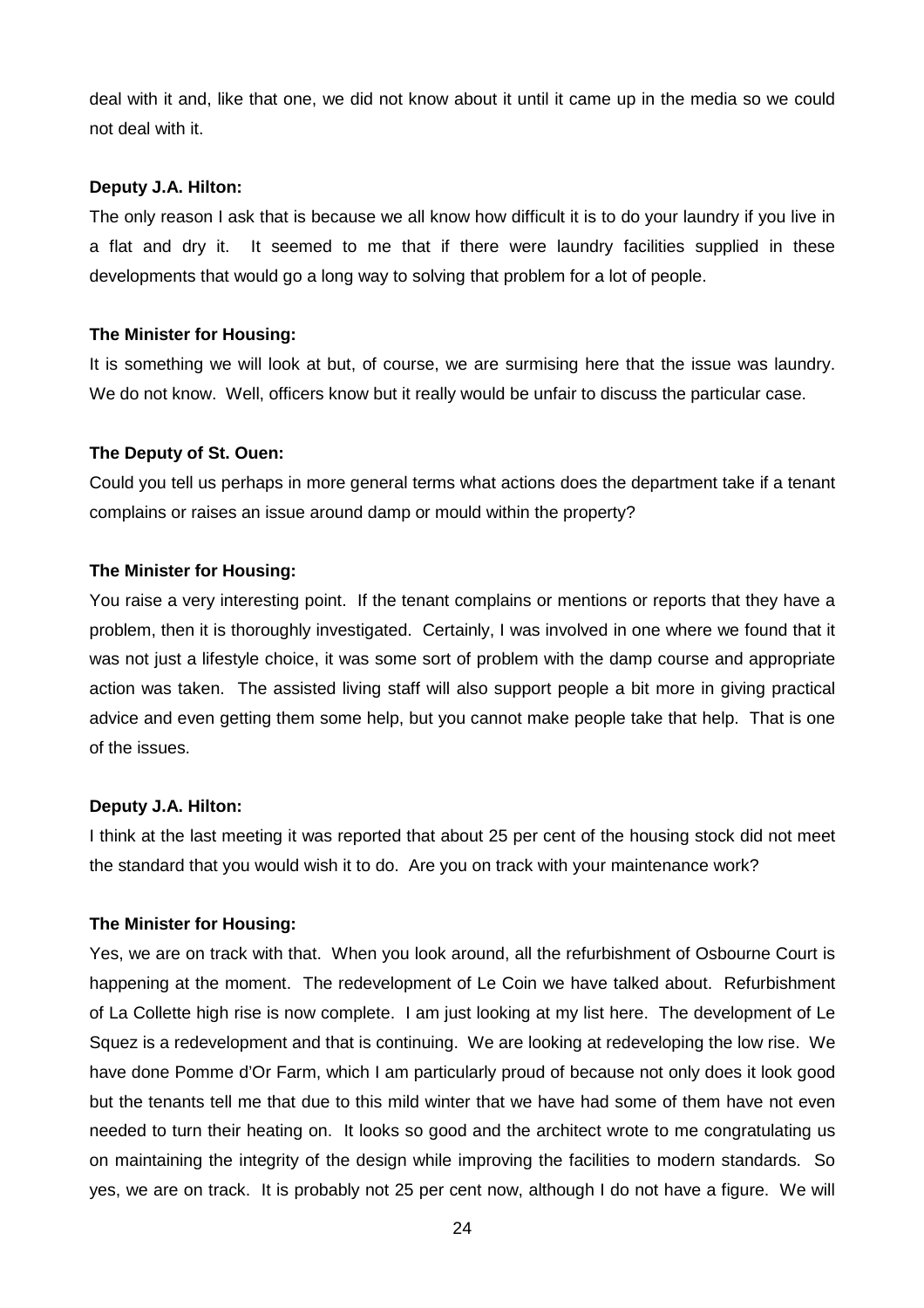not stop until ... well, you never stop. That has been the problem in the past. I was going to say we will not stop until we have completed it, but you will never complete it. It will always be ongoing and having the right income from the rents now will ensure that we can maintain our properties not only at the standard they are at now but taking into account modern trends as well. So as more information becomes available about how homes should be insulated, heated or whatever it is, we will be able to maintain that into the future.

#### **The Deputy of St. Ouen:**

Due to the wide range of stock that the housing association is now responsible for, is it realistic to believe that we will ever achieve 100 per cent of getting our housing stock to reach the decent home standard?

#### **The Minister for Housing:**

Yes, I think it is, but it does depend how you define that 100 per cent. In terms of properly insulated, watertight, wind tight, I think we can achieve 100 per cent. I know that some Members have worried about our programme then of renovating kitchens and bathrooms saying that their kitchens and bathrooms last longer. We plan to replace them - plan to replace them, not necessarily do it - every 20 years or so. Of course, if you inspect a property and there has been one person that has been very careful in there and there is nothing wrong with the kitchen or the bathroom, we do not replace them, but our budgets allow for that to be done. So I think it is realistic to say that all our properties can be wind and watertight, properly insulated, and then there will be an ongoing programme, particularly around internal refurbishment.

#### **The Deputy of St. Ouen:**

So, Minister, just to be clear, with regard to the decent home standard or meeting the decent home standard, it would generally include upgrading of kitchens and that type of thing?

#### **The Minister for Housing:**

It does. Yes, it does.

#### **The Deputy of St. Ouen:**

So when you talk about 25 per cent ...

# **The Minister for Housing:**

Well, no, it ...

# **The Deputy of St. Ouen:**

... not reaching decent home standard, a percentage of that will include simply old kitchens?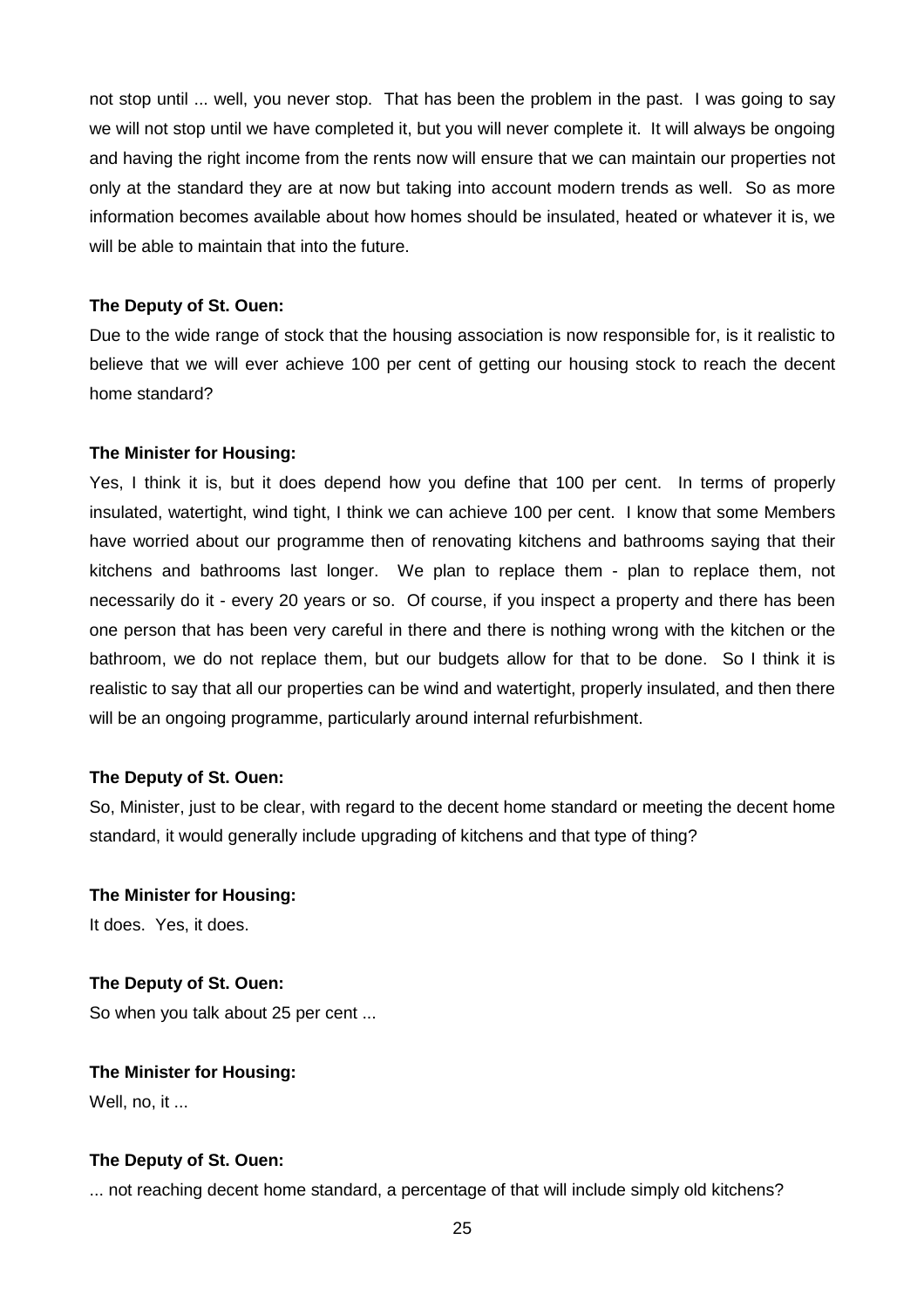Yes, but you do not replace a kitchen because it is old. You replace a kitchen because it is beyond its useful life. That will depend on the usage. A kitchen in a 3-bedroom house is bound to get more of a hammering than a kitchen in a one-bedroom flat with an elderly resident. But it is right that we plan to do that and just as you would at home look at: "Do I need to do this? Yes, I will do it. No, I do not, there is another 3 years' life in there," then that particular kitchen will be replaced at 23 years.

#### **Deputy J.A. Hilton:**

Thank you. At the last hearing you mentioned a Green Paper; you were working with Christine Whitehead on a housing strategy. Can you give us an update on the progress?

#### **The Minister for Housing:**

So that you get the right update, because we have talked about this, I will ask Paul to mention that.

#### **Director of Corporate Policy:**

We were expecting the report this month. I think it is going to be early next month now. That report is going to be then the foundation for the development of the housing strategy.

### **Deputy J.A. Hilton:**

Is this a housing strategy across all categories?

# **Director of Corporate Policy:**

Yes.

**Deputy J.A. Hilton:** Including unqualified building homes?

#### **Director of Corporate Policy:**

Yes. So we talked about key workers before. Another bit of that strategy has to be housing our ageing population. Another bit has to be around housing people who have special needs who are not elderly. It will include unqualified, lodging houses, so it is a tremendously big piece of work. So we have commissioned the Cambridge Centre for Housing and Planning to do us some discussion papers. The one we are waiting for is the final one around affordability and possible policy options. We will then use that basis to develop a strategy that can go out for consultation. I think we have said we will develop a strategy this year for publication next year. It is going to take us most of this year.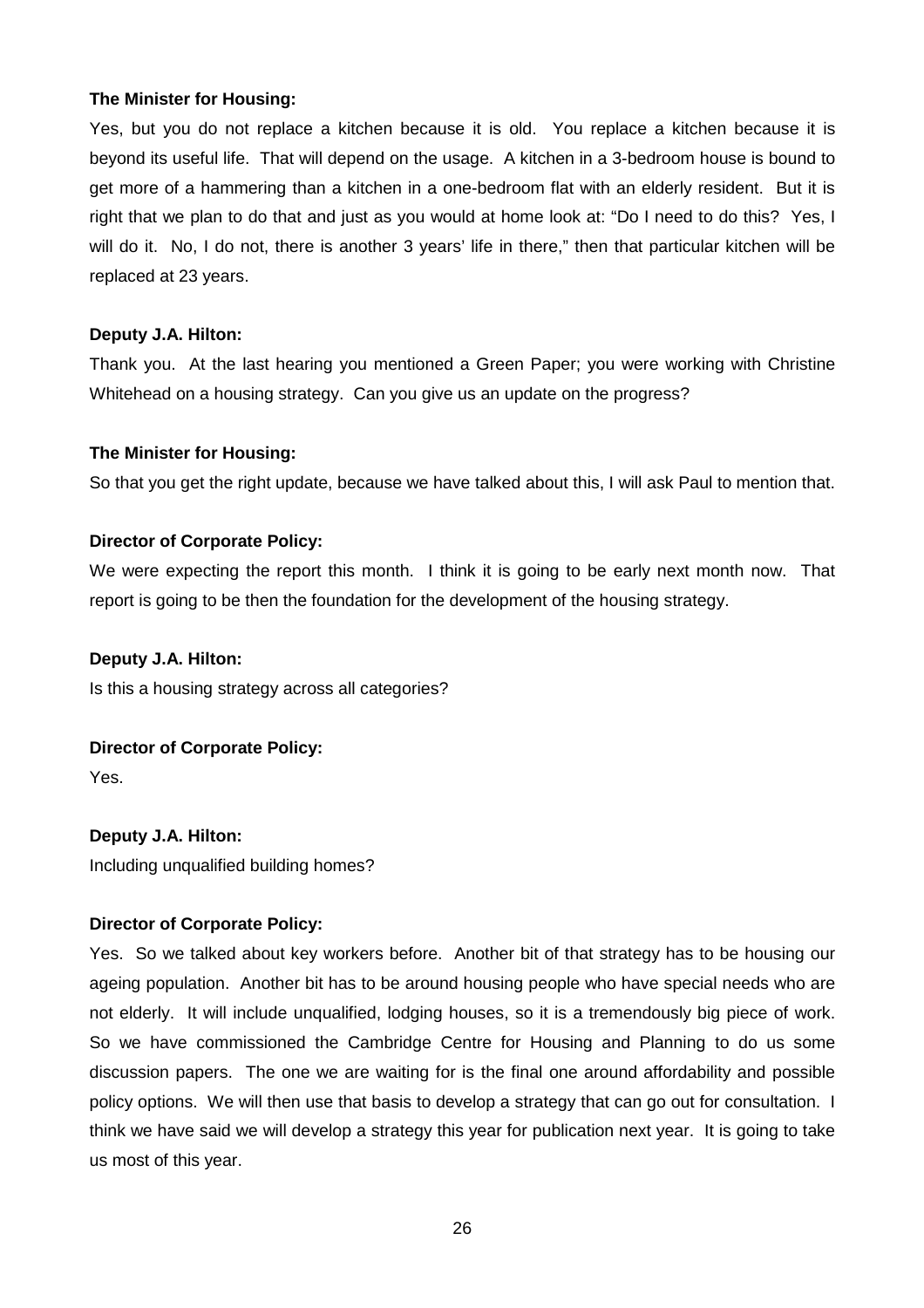You say you are going to develop a strategy and then go for consultation?

# **Director of Corporate Policy:**

Sorry, we will develop a Green Paper policy option ...

# **The Deputy of St. Ouen:**

Outlining, right, okay, thank you.

# **The Minister for Housing:**

Then the strategy comes from that in the White Paper.

# **The Deputy of St. Ouen:**

Thank you.

# **Deputy J.A. Hilton:**

Do you see public meetings playing a part in the development of the Green Paper or afterwards?

# **The Minister for Housing:**

It is not unusual to do that and we have not got that far yet, but it is not unusual to as part of the consultation invite people to come along and listen to us and us, more importantly, listen to them.

# **Deputy J.A. Hilton:**

Okay. At the current time, are the checks still going on with the lodging houses?

# **The Minister for Housing:**

Yes.

# **Deputy J.A. Hilton:**

How many people do you have working in your compliance department with regard to lodging houses?

# **Director of Corporate Policy:**

We have one lodging house inspector. Sorry, just to be clear, it is not exclusive. We also have 3 people who do compliance, and that compliance could relate to a lodging house. But we have one lodging house inspector, something like 270 units that they inspect, but the lodging house portfolio is a very broad portfolio. Some of the stuff is brand new. It would look like a perfectly serviceable probably high-end flat, and at the other end of the spectrum you get genuine what we think of as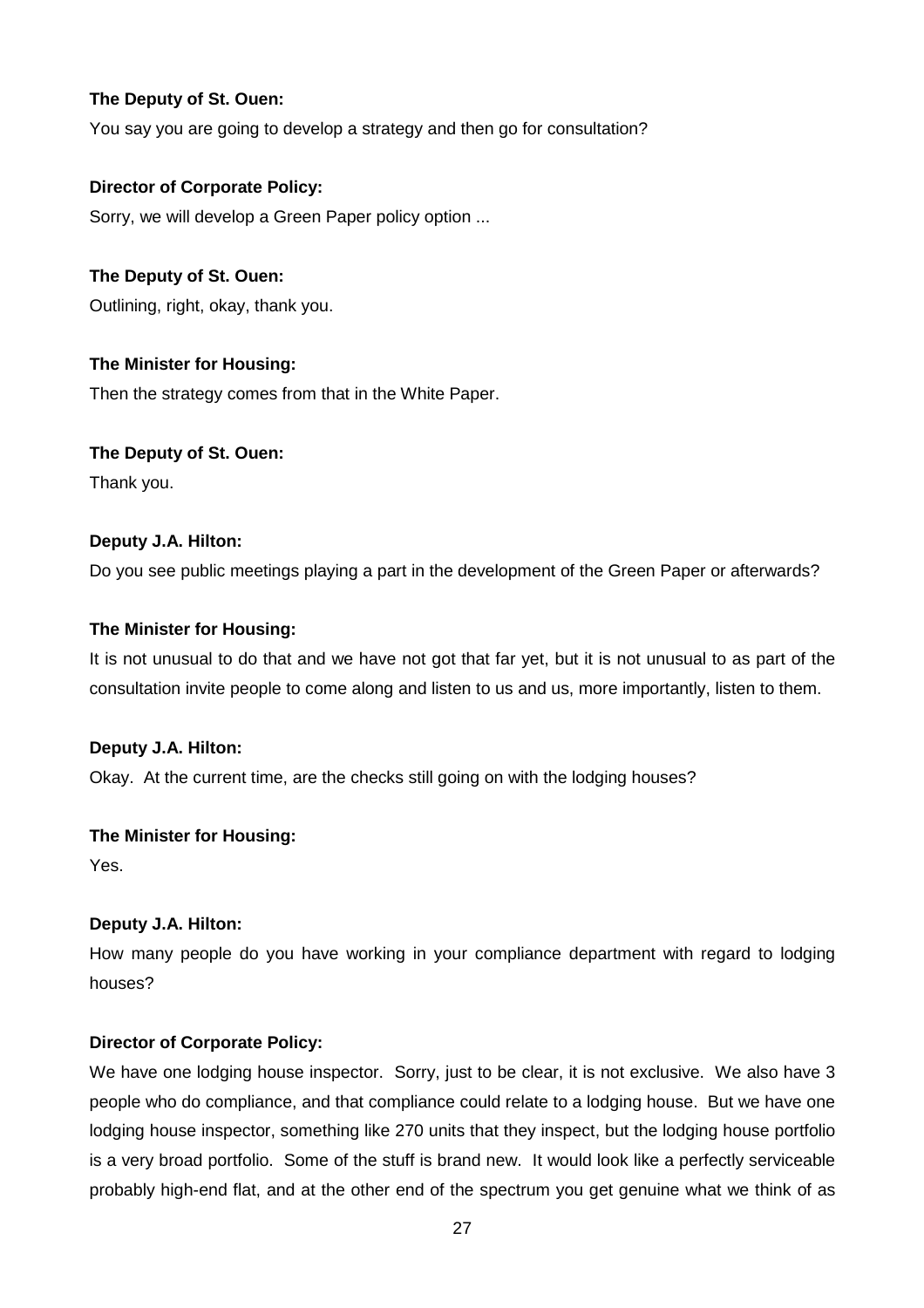lodgings. What they do is they do not inspect the high end every year. They inspect the low end every year, if not more frequently.

### **Deputy J.A. Hilton:**

Have you had to close any lodging houses down recently due to the condition of the property?

#### **Director of Corporate Policy:**

What we tend to find is the lodging house keepers are quite responsive because they know that threat is there. So if our inspector says: "Will you paint this wall, there is some damp in that corner" they do it. Our concern when we think about standards is less lodging houses, other than at the bottom end of the market, it is more the smaller units. The lodging houses is only more than 5 people in it, but what about less than 5? What about private rented? I think J.A.S.S. (Jersey Annual Social Survey) said that the problems around standards were as predominant in private rented as they were in the unqualified sector.

#### **Deputy J.A. Hilton:**

So how are those difficulties going to be addressed in the future with regard to the less than 5 because it does not come under the lodging house regulations and private rented ...

#### **The Minister for Housing:**

That is part of our regulation review. I think we have to say that the regulations are being reviewed in 2 parts because I am keen that we get on with the regulating of social housing in an appropriate way as advised or suggested by your panel. There will be a whole raft of other things there that you would not necessarily apply to private landlords, such as interface with tenants.

[11:15]

Yes, good landlords would have that interface but you would not necessarily prescribe it in law or in regulation as we will do for the social housing. But I am rapidly coming to the conclusion that we need just one set of standards which would be based on the decent home standard, which would apply to social housing, private rental, unqualified, and it queries then whether you need a lodging house law. But that is work in progress at the moment.

#### **Director of Corporate Policy:**

On 19th March we will be taking a terms of reference to the strategic housing group around a piece of work to improve standards, to do exactly what the Minister for Housing suggests, to say we need to develop mechanisms that cross all tenures. So Health are part of that housing group. Health have signed up, so things like picking up again the public health and safety dwelling or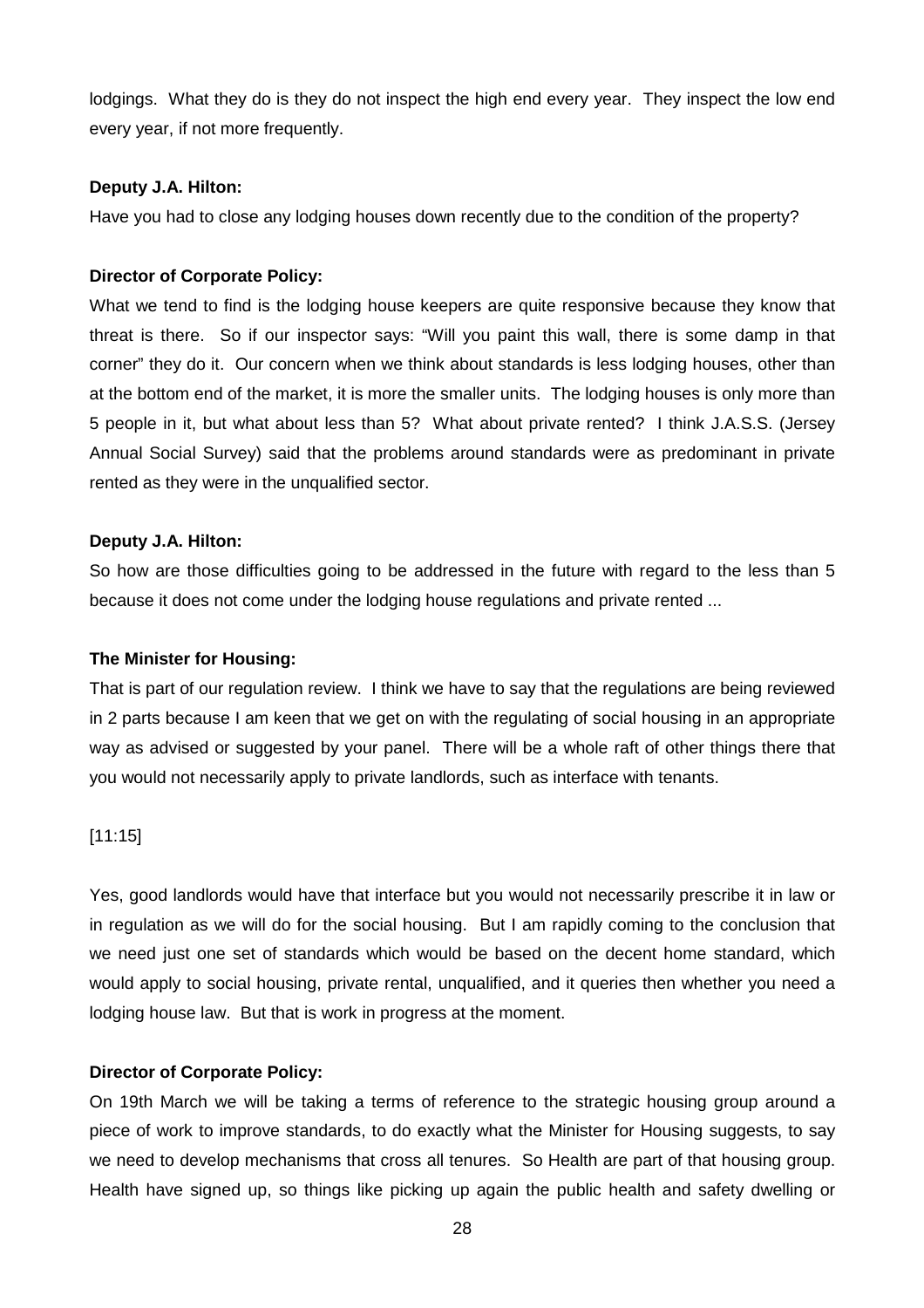reviewing it, make sure it fits with the work we are doing around standards, we can share that piece of work with you.

# **Deputy J.A. Hilton:**

So your lodging house inspector is that one full-time post?

# **Director of Corporate Policy:**

Yes.

# **The Minister for Housing:**

But there are other compliance officers.

# **Director of Corporate Policy:**

Which is more than adequate for 270 properties, many of which are at the high end. Like I say, the bottom end of the lodging house market is a concern, but it is the smaller units of less than 5 in private rental that we need to think hard about.

# **Deputy J.A. Hilton:**

But they are completely unregulated in the main?

# **The Minister for Housing:**

Yes.

# **Director of Corporate Policy:**

That is the piece of work we need to develop to say what regulatory instruments we need.

# **Deputy J.A. Hilton:**

Okay. With regard to the regulations, I think we have been expecting them to come forward.

# **The Minister for Housing:**

We have a report and proposition almost ready to go.

# **Deputy J.A. Hilton:**

To go where? **[Laughter]**

# **The Minister for Housing:**

To you.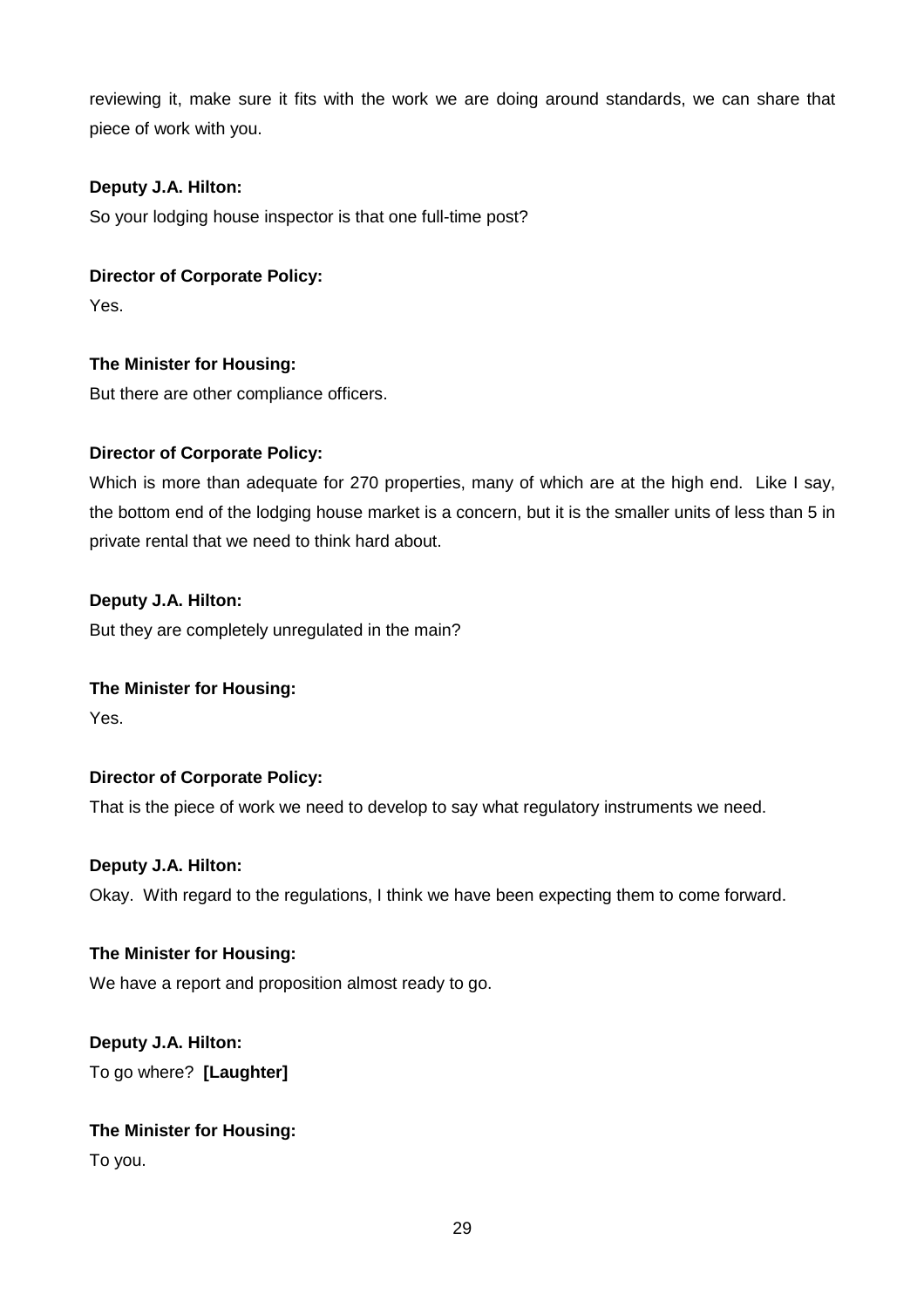Exactly.

# **The Minister for Housing:**

It is not a quick fix and you did ask us to look at it again to have something more appropriate for Jersey and we are very grateful for that because we were probably a little bit over the top the first time. We have worked very, very closely with the social housing providers to ensure that ... not that they get their way, but that we get something, as you suggested, that was appropriate to Jersey. It is almost ready to release.

# **The Deputy of St. Ouen:**

I know you said other social housing providers are now signed up to the proposals that you will be bringing forward?

# **The Minister for Housing:**

It is a question you will have to ask them, but yes, I believe they are, yes.

# **The Deputy of St. Ouen:**

Good.

# **The Minister for Housing:**

The meetings have been very positive with them. They form part of the strategic advisory panel that we have as well.

# **The Deputy of St. Ouen:**

In P.33 it stated that you are required to sell 15 homes per year to meet the funding or financial constraints that were placed on you. How many have been sold so far in 2014?

# **The Minister for Housing:**

You will not like my answer because I am going to say quite a few, but I will ask specifically to give the precise answer.

# **Finance Director:**

Three so far.

# **The Deputy of St. Ouen:**

Three?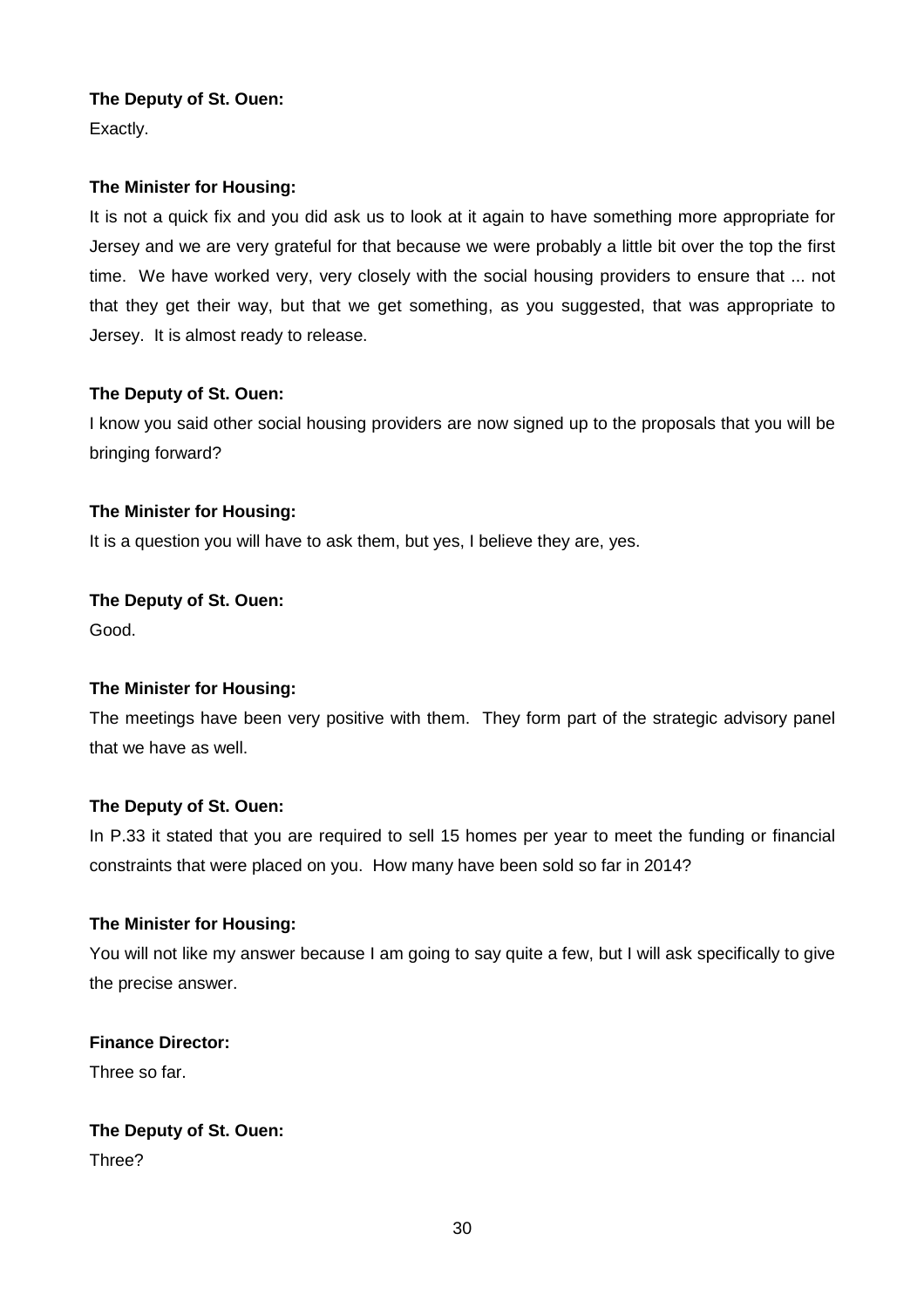### **Finance Director:**

Yes.

# **The Deputy of St. Ouen:**

What area? Where have these properties been? Is it all on one site or a number of sites?

**Finance Director:** Grasset Park and Oak Tree Gardens.

**The Deputy of St. Ouen:** How many are you planning to sell?

**The Minister for Housing:** Fifteen.

# **The Deputy of St. Ouen:**

Fifteen?

# **The Minister for Housing:**

If I can just say it is partly about making the sums add up in terms of the Business Plan, but it is also part of our exit strategy for people who find themselves having entered social housing because of low income and family, then the family perhaps start to work or the family leave home and the mum and dad get better jobs, so they find themselves in a better position. Of course, now they are in the trap because they are too old to get a traditional mortgage and so they continue to remain in social housing. So this is one of the opportunities for them to come in with a deferred payment scheme, giving us money to redevelop. Because every home we sell more or less funds 2 rebuilds anyway, so coming in with a deferred payment scheme they can under that scheme afford to buy their own home and no longer be subsidised by the state. Now, I accept that we need other schemes and this is all part of the Strategic Housing Unit. For example, I want to see schemes ... and we may well be able to do it on the new sites that come forward. I would like to experiment with schemes like rent to buy. That is for couples that are just below the threshold maybe that could not afford to rent and save but they could afford to pay a slightly higher rent and after a number of years, to be determined - 3, 4, 5 - that becomes a deposit and then they are in a position to get a traditional mortgage. I want to look at all these sorts of things. There is an awful lot of work going on in this very small Strategic Housing Unit.

# **The Deputy of St. Ouen:**

Can you explain the comment that you just made that selling one home provides 2 new ones?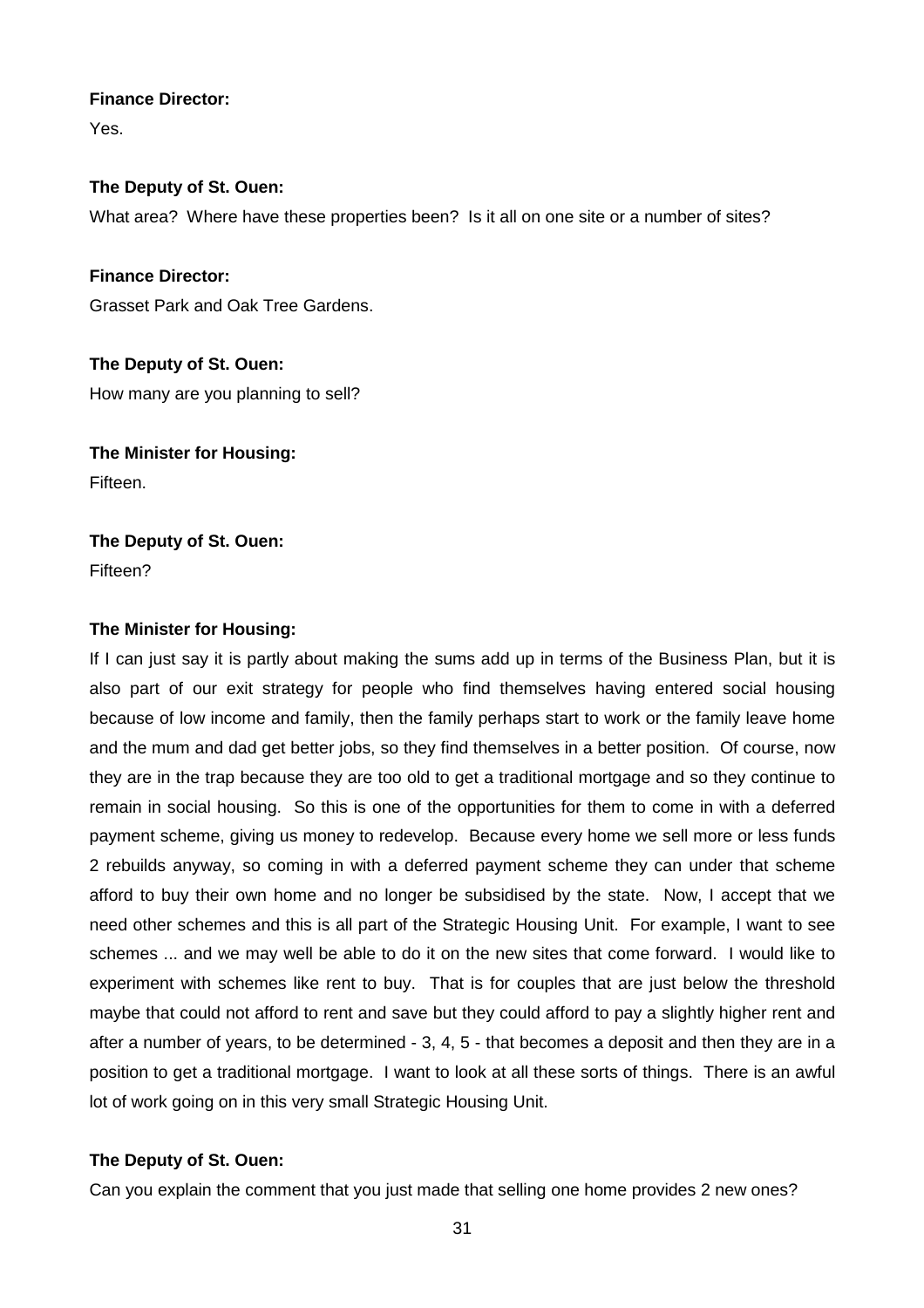Well, when you get the capital, providing you already own the land, you can then build new. We have sites where we must increase density and that increasing in density as we have done at Le Squez can be done without people feeling that they are being hemmed in or in any way quality of life being spoiled. In fact, quite the opposite. We doubled on some of the sites in Le Squez the number of tenants that are on there but it feels nice and relaxed and nice and open. That is all down to the design, the green space, and the amenities that you put within the flats themselves, within the apartments.

# **The Deputy of St. Ouen:**

At a time when on your own admission the waiting list is high, 760 individuals or families, do you think it is right in the short term at least to sell any homes?

# **The Minister for Housing:**

Well, let us be quite clear about this. Very often the person buying it is the person that occupied that house. Not always, but very often. Or they are already occupying another social housing unit. So if you do not have a system to assist people to support themselves they will continue to occupy that house so nobody else is going to get it.

# **The Deputy of St. Ouen:**

We have been recently told that the prices of property generally have been reduced and come down by 6 per cent, being the latest figures.

# **The Minister for Housing:**

It was not quite 6 per cent. It was 6 per cent over a number of years. It was a 1 per cent drop on last year.

# **The Deputy of St. Ouen:**

Right, well, 6 per cent but ...

# **Deputy J.A. Hilton:**

Six per cent over 4 years.

# **The Deputy of St. Ouen:**

Accumulative reduction. In that case, surely it would be better to encourage the individuals to move out and purchase property in the public?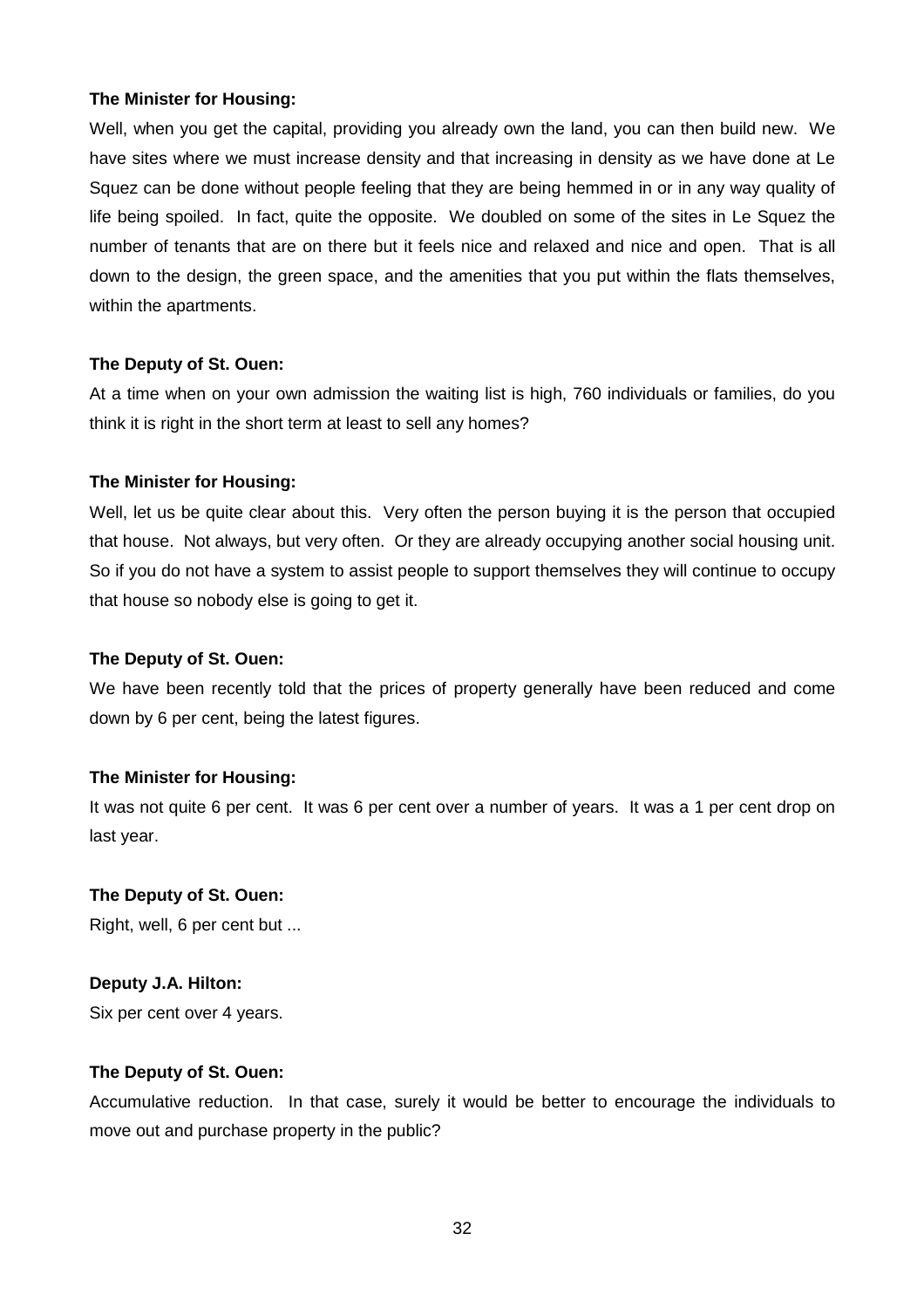Okay, then you have to bring in some sort of special mortgage scheme because they will not get an ordinary mortgage. They are too old. They cannot repay it within the time that they will be working, so they are not going to move. They are going to stay where they are.

#### **The Deputy of St. Ouen:**

That option has not been explored, is that what you are saying?

#### **The Minister for Housing:**

No. What is being explored is affordable homes that people can afford to buy maybe later in life as well. That is being explored, but we are not exploring bringing in any sort of state-funded mortgage scheme, no.

#### **Deputy J.A. Hilton:**

That has just reminded me. The deposit scheme that was introduced last year, how successful was that?

#### **The Minister for Housing:**

Well, you have the figures but I would like to say it has been very successful. I will let Paul give you the actual figures. We are reviewing this at the moment to see what went well, what would we do differently, for example, was the criteria right, but I met with the estate agents yesterday and without an exception they said - and this is their words, not mine - it was the right intervention at the right level at the right time. If it had any effect on the market at all, it actually brought prices slightly down.

# **Deputy J.A. Hilton:**

So are there any plans to reintroduce the scheme?

# **The Minister for Housing:**

That will be part of our review. I have to say there are not any plans to continue it at this stage. It will be part of our review to see whether we want to bring it back later on, but activity has significantly increased recently so we need to look at whether Government needs to intervene again or not. That is part of the review.

#### **Deputy J.A. Hilton:**

So was the budget completely expended?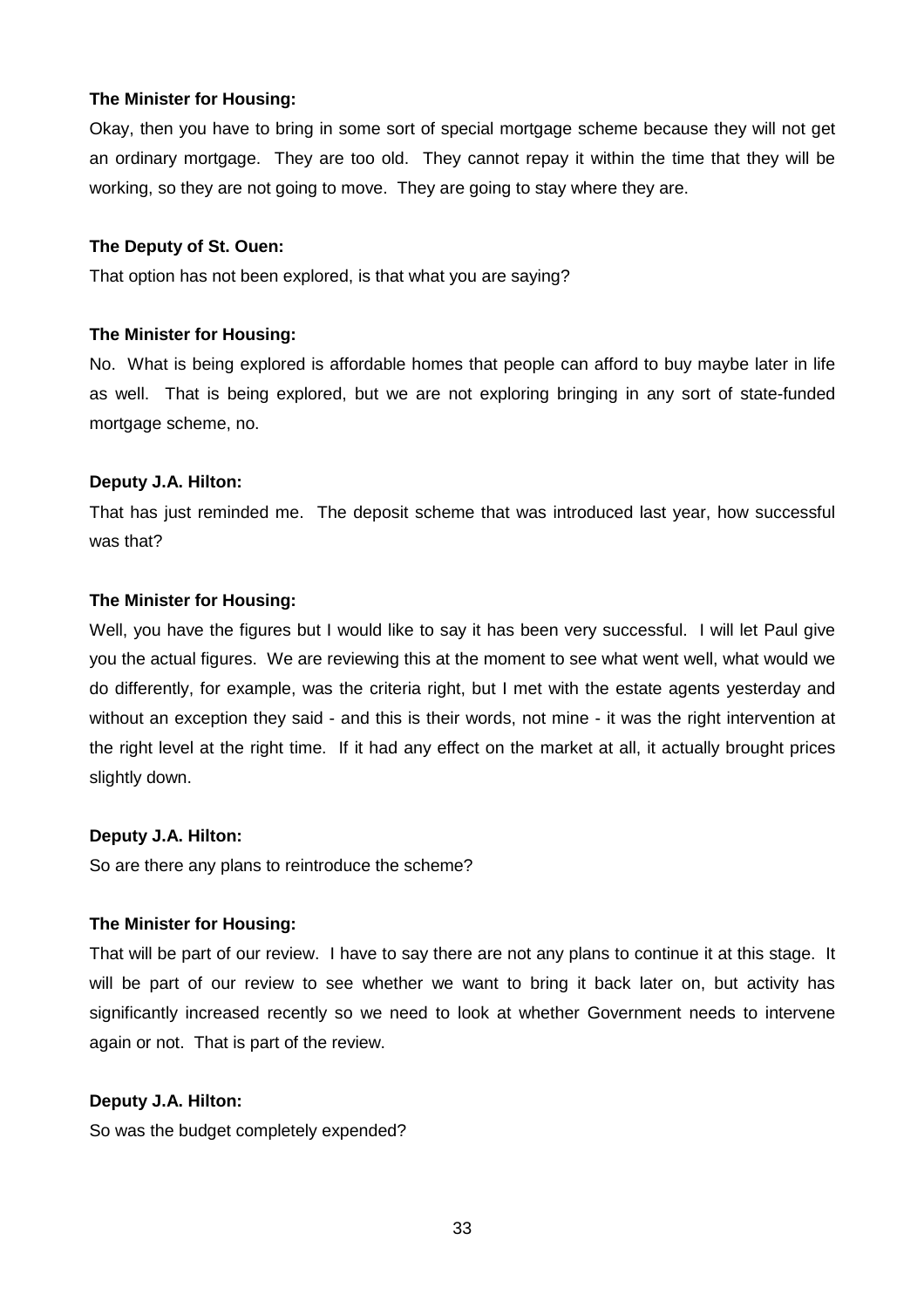# **Director of Corporate Policy:**

No.

# **Deputy J.A. Hilton:**

How much was ...?

# **Director of Corporate Policy:**

We expect to have 51 people complete but we still have 5. We are closed to new applications because the 6-month pilot has expired, but the ones who are advanced we are still continuing with. So there are 5 of those. If they all complete, we would expect to have 51 people go through the scheme, £2.5 million. Most of those have been 3-bed houses. Say at £2.5 million, just over 50 people have been supported. This is about the individuals, though, if they cannot find a property, they might not have their 5 per cent saved yet, so my view is there is benefit in a small hiatus, if that is what it is. Because many people have called the gateway team and said: "We are not ready yet but we are going to save." Now, it might be they save and they enter into a subsequent scheme in time or it might be they save and the private mortgage market is perfectly amenable for them, but if it has encouraged people to save to buy a house that is great.

# **Deputy J.A. Hilton:**

To finish off the hearing - we just have a few minutes left - I just wanted to ask you about Andium Homes. I was very heartened to see the advertisement in the paper last week advertising for potential development sites. It was good to see that that was happening and they have taken some positive steps to try and deliver new homes. It is coming into being on 1st July, is that correct?

# **The Minister for Housing:**

That is correct, yes.

# **Deputy J.A. Hilton:**

Is everything going according to plan?

# **The Minister for Housing:**

Yes, in a word. I do not believe it will be any different. The shadow board has met twice now and are certainly doing their job. Obviously, at the moment ... well, for ever, I suppose, the Minister for Housing will be accountable, but at the moment any decisions that the board make have to come through the Minister for Housing. But they are doing their job, doing it well, and I am very pleased. There is no reason at this time why we should not achieve all the targets set out in P.33.